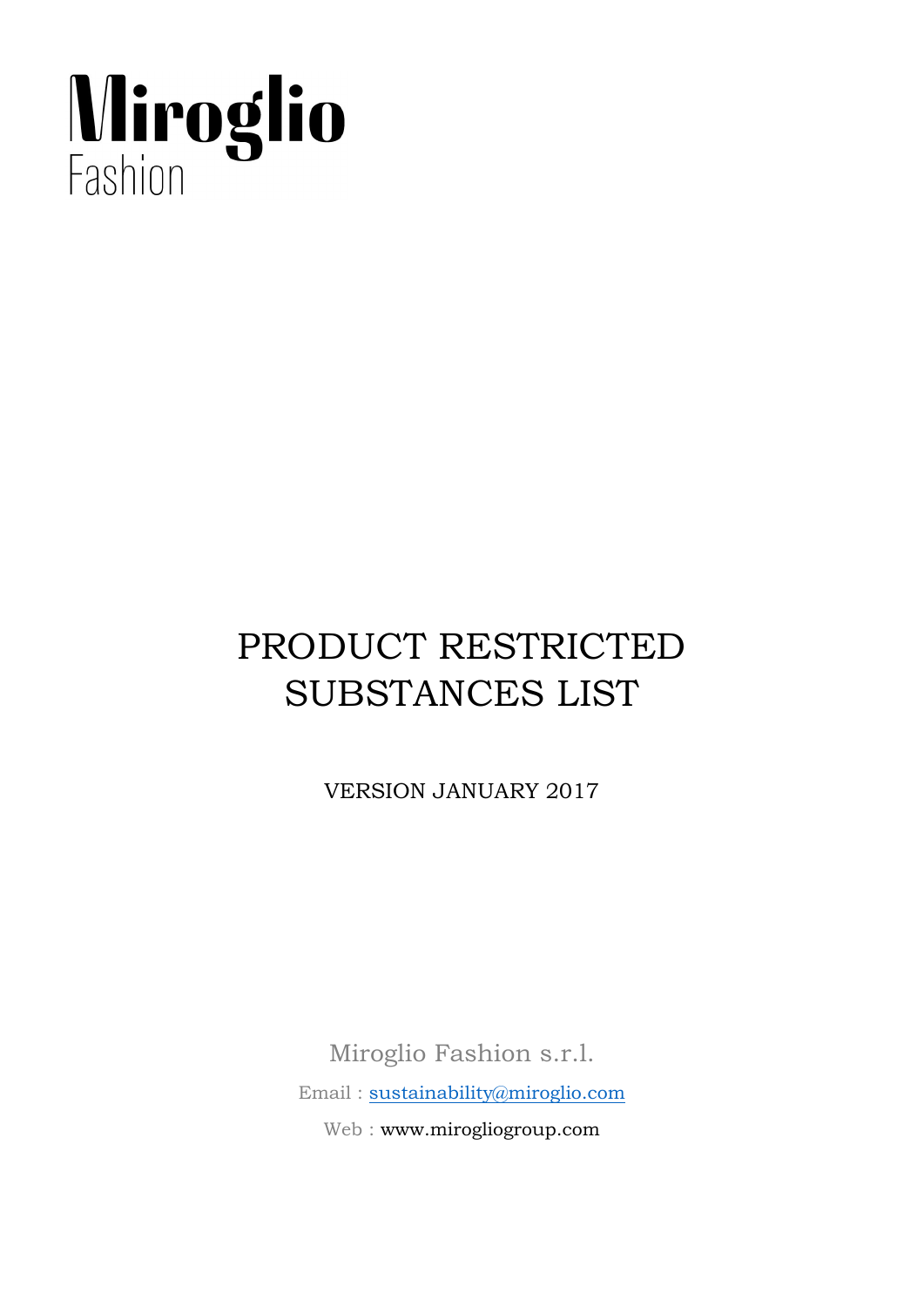#### **MIROGLIO FASHION s.r.l. (ITALY) - "PRODUCTS RESTRICTED SUBSTANCES LIST "PRSL"**

#### **CHEMICALS - SAFETY REQUIREMENTS**

Articles produced for "MIROGLIO FASHION s.r.l." must meet all European legal restrictions regarding forbidden chemical substances, in accordance with EC Regulation no. 1907/2006 (REACH) and all its amendments in force at the time of delivery of the items [\(http://echa.europa.eu/it/home\)](http://echa.europa.eu/it/home); moreover must meet the additional "MIROGLIO FASHION s.r.l." requirements.

#### **TEXTILES**

| <b>PARAMETER</b>                                                                 | <b>Notes</b> | <b>LIMIT VALUE (Adult)</b>                                                                                                       | <b>TEST METHOD</b>                                         | <b>Detection</b><br>Limit |
|----------------------------------------------------------------------------------|--------------|----------------------------------------------------------------------------------------------------------------------------------|------------------------------------------------------------|---------------------------|
| Formaldehyde<br>(free and extractable)                                           |              | $\leq$ 75 mg/kg                                                                                                                  | EN ISO 14184-1 - GB/T 2912.1                               | $16 \text{ mg/kg}$        |
| pH Value of acqueus extract                                                      |              | $pH 4,0 \div 8,5$                                                                                                                | EN ISO 3071 - GB/T 7573                                    | $=$                       |
| Azo Dyes<br>from which arylamines can be split off under<br>reductive conditions | $(*)$ (**)   | Detox: since 2014/09<br>Not detectable $(\leq 1 \text{ mg/kg})$<br>Recycled Content Maximum<br>contamination limit (sum)= 20 ppm | UNI EN 14362-1,3<br>GB/T 17592.1 GB/T 23344                | $1 \text{ mg/kg}$         |
| Dye: - "Navy Blu"                                                                | $(**)$       | Detox: since 2014/09<br>Not detectable $(\leq 1 \text{ mg/kg})$<br>Recycled Content Maximum<br>contamination limit (sum)= 20 ppm | EPA 3510C:1996 + EPA 8321B:2007<br>$(rif.$ DIN 54231-2005) | $1 \text{ mg/kg}$         |
| Carcinogenic Dyes                                                                | $(*)(**)$    | Detox: since 2014/09<br>Not detectable $( \leq 1$ mg/kg)<br>Recycled Content Maximum<br>contamination limit (sum)= 20 ppm        | ISO/DIS 16373-3                                            | $1 \text{ mg/kg}$         |
| Allergenic Disperse Dyes                                                         | $(*)$ (**)   | Detox: since 2014/09<br>Not detectable $( \leq 1$ mg/kg)<br>Recycled Content Maximum<br>contamination limit (sum)= 20 ppm        | <b>DIN 54231</b>                                           | $1 \text{ mg/kg}$         |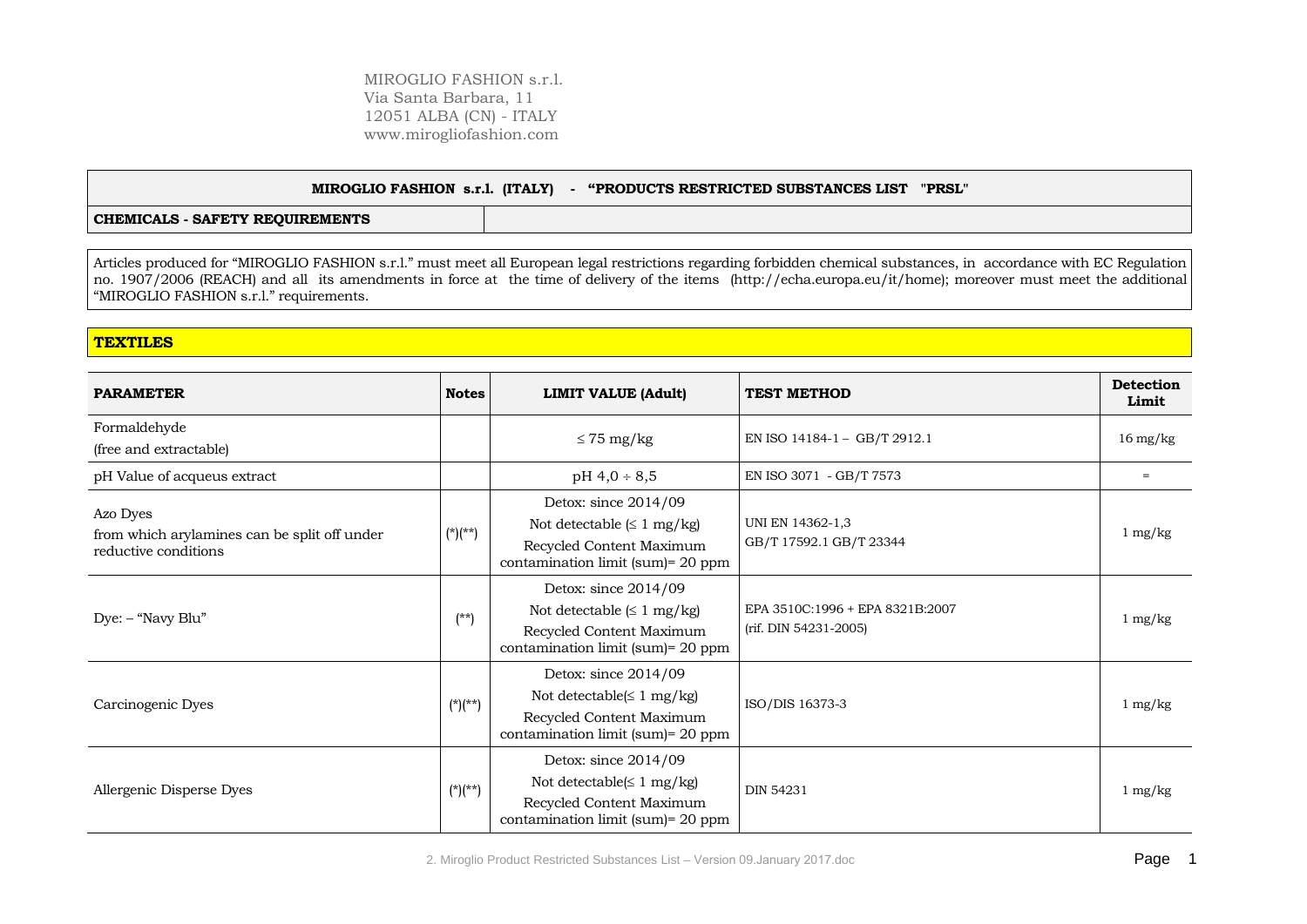| <b>PARAMETER</b>                                                                                     | <b>Notes</b> | <b>LIMIT VALUE (Adult)</b>                                                                                       | <b>TEST METHOD</b>                                        | <b>Detection</b><br>Limit |
|------------------------------------------------------------------------------------------------------|--------------|------------------------------------------------------------------------------------------------------------------|-----------------------------------------------------------|---------------------------|
| Lead (total amount)                                                                                  | $(**)$       | Detox: since 2020<br>$\leq 100$ mg/kg                                                                            | CPSC-CH-E-1001-08.03                                      | $1 \text{ mg/kg}$         |
| Cadmium (total amount)                                                                               | $(**)$       | Detox: since 2020<br>$\leq 100$ mg/kg                                                                            | EN1122                                                    | $1 \text{ mg/kg}$         |
| Arsenic (total amount)<br>(Only wodden components)                                                   | $(**)$       | Detox: since 2020<br>$\leq 1$ mg/kg                                                                              | Acid Digestion (Microwave) – ICP-MS – Ref. EN ISO 17294-2 | $1 \text{ mg/kg}$         |
| Chlorophenols:<br>Pentachlorophenol (PCP)<br>Tetrachlorofphenols (TeCP)<br>Trichlorofphenols (TriCP) | $(*)(**)$    | Detox: since 2014/09<br>Not detectable<br>$\leq 0.05$ mg/kg                                                      | <b>UNI 11057</b><br><b>US EPA 8081 A</b>                  | $0,05$ mg/kg              |
| Ortho-phenilphenol (OPP)                                                                             |              | $\leq 100$ mg/kg                                                                                                 | Extraction with organic solvent - GC-MS                   | $1 \text{ mg/kg}$         |
| <b>Biocides</b>                                                                                      | $(*)$        | $\leq 1.0$ mg/kg (sum)<br>(PCP; TeCP excluded)                                                                   | <b>US EPA 8081</b><br>Chromatographic Test Methods        | $0,05$ mg/kg              |
| Chlorinated Organic Carriers<br>(Chlorobenzene-Chlorotoluene)                                        | $(*)(**)$    | Detox: since 2014/09<br>$\leq$ 0,5 mg/kg (sum)                                                                   | <b>DIN 54232</b>                                          | $0,05 \text{ mg/kg}$      |
| Nonylphenols (NP)<br>Octylphenols (OP)                                                               | $(*)$ (**)   | Detox: since 2015/07<br>$\leq 1$ mg/kg (sum)<br>Recycled Content Maximum<br>contamination limit (sum)= 100 ppm   | Refer to ISO 18857-1                                      | $0,1$ mg/kg               |
| Nonylphenolethoxylates (NPEO)<br>Octylphenolethoxylates (OPEO)                                       | $(*)$ $(**)$ | Detox: since $2015/07$<br>$\leq 1$ mg/kg (sum)<br>Recycled Content Maximum<br>contamination limit (sum)= 250 ppm | ISO/DIS 18254                                             | $0,1$ mg/kg               |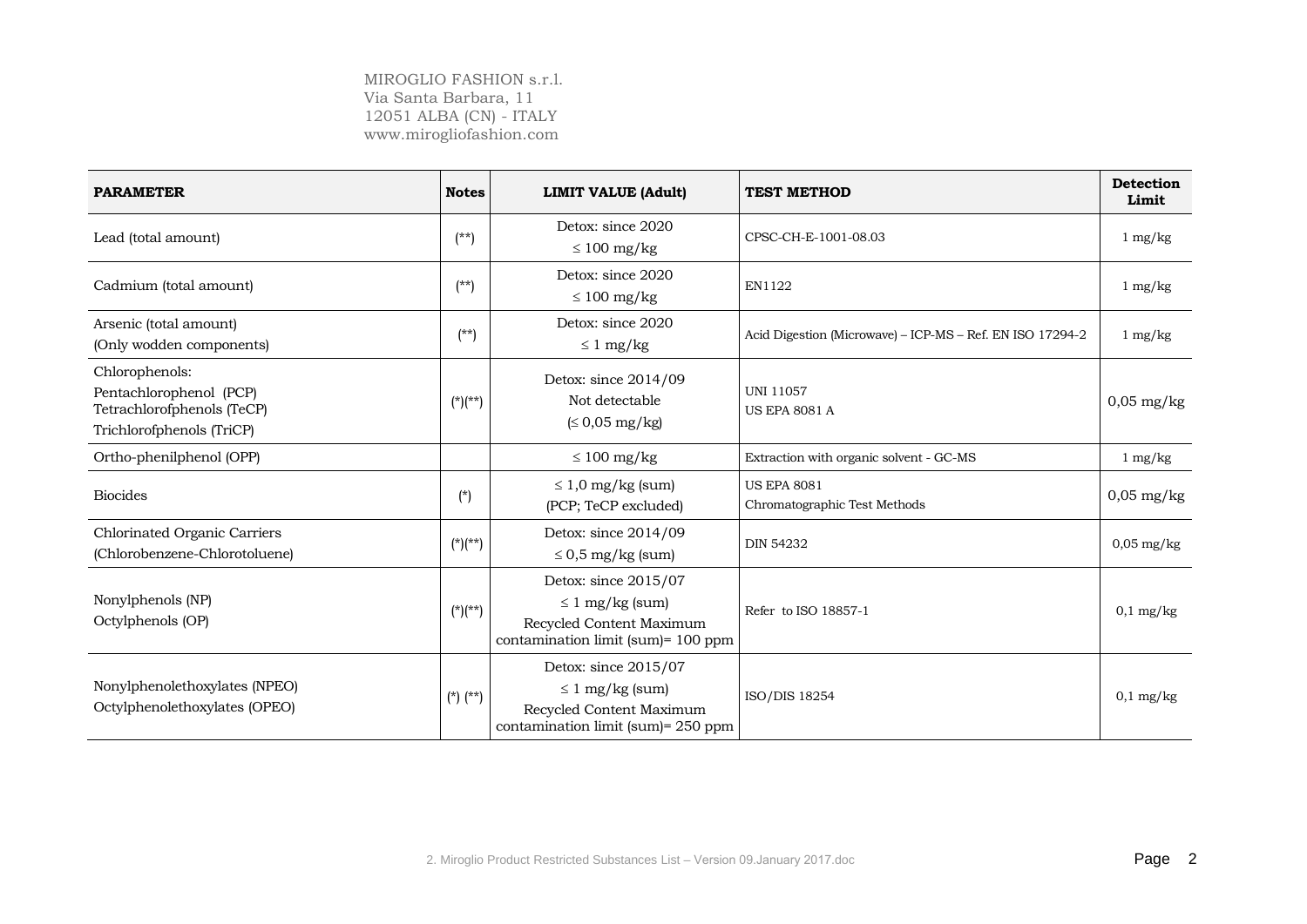| <b>PARAMETER</b>                                                                   | <b>Notes</b> | <b>LIMIT VALUE (Adult)</b>                                                                                                            | <b>TEST METHOD</b>                                                                    | <b>Detection</b><br>Limit                                                 |
|------------------------------------------------------------------------------------|--------------|---------------------------------------------------------------------------------------------------------------------------------------|---------------------------------------------------------------------------------------|---------------------------------------------------------------------------|
| Perfluorinated Compounds (PFC)                                                     | $(*)$ (**)   | Detox: since $2016/07$<br>$\leq 1$ microg/m <sup>2</sup><br>(total - FTOH)<br>$\leq$ 0,1 microg/m <sup>2</sup><br>(total – altri PFC) | <b>CEN/TS 15968</b>                                                                   | $0,1 \,\mu g/m^2$<br>(FTOH)<br>$0,01 \,\mathrm{\mu g/m^2}$<br>(altri PFC) |
| Organotin compounds:                                                               | $(**)$       | Detox: since 2014/09<br>$\leq$ 0,1 mg/kg (sum)                                                                                        | ISO / TS 16179                                                                        | $0.05$ mg/kg                                                              |
| Brominated and Chlorinated Flame Retardants                                        | $(*) (**)$   | Detox: since 2014/09<br>$\leq 1$ mg/kg (sum)                                                                                          | Extraction with organic solvent - Analysis by: GC-MS; GC-<br>ECD; LC-MS               | $0,1$ mg/kg                                                               |
| Short chained chloroparaffines:<br>$(SCCPs : C_{10} - C_{13})$                     | $(**)$       | Detox: since 2014/09<br>$\leq 1$ mg/kg                                                                                                | ISO/DIS 18219 - Extraction with organic solvent - Analysis<br>by GC-MS/MS; GC-ECNI-MS | $0,1$ mg/kg                                                               |
| Polycyclic Aromatic Hydrocarbons (IPA - PAH)<br>(Applied to synthetic fibers only) | $(*)$        | Benzo [ $\alpha$ ] pirene $\leq 1,0$ mg/kg<br>(sum): $\leq 10.0$ mg/kg                                                                | ZEK 01.4-08                                                                           | $0.05$ mg/kg                                                              |
| Dimethylfumarate                                                                   |              | $\leq 0.1$ mg/kg                                                                                                                      | ISO/TS 16186                                                                          | $0,01$ mg/kg                                                              |
| Chlorinated solvents (Perchlorethylene excluded)                                   | $(*)$ (**)   | Detox: since 2014/09<br>$\leq 1$ mg/kg                                                                                                | Extraction HS-SPME or Purge & Trap - GCMS"                                            | $0,1$ mg/kg                                                               |
| Perchloroethylene                                                                  |              | Detox: since 2020/12<br>$\leq 1$ mg/kg                                                                                                | Extraction HS-SPME or Purge & Trap - GCMS"                                            | $0,1$ mg/kg                                                               |
| Other Solvents (VOCs)                                                              | $(*)$ (**)   | Detox: since 2020/12<br>Not detectable                                                                                                | Extraction with organic solvent (ethylacetate) -<br>Analysis by: GC-MS/MS             | See Appendix                                                              |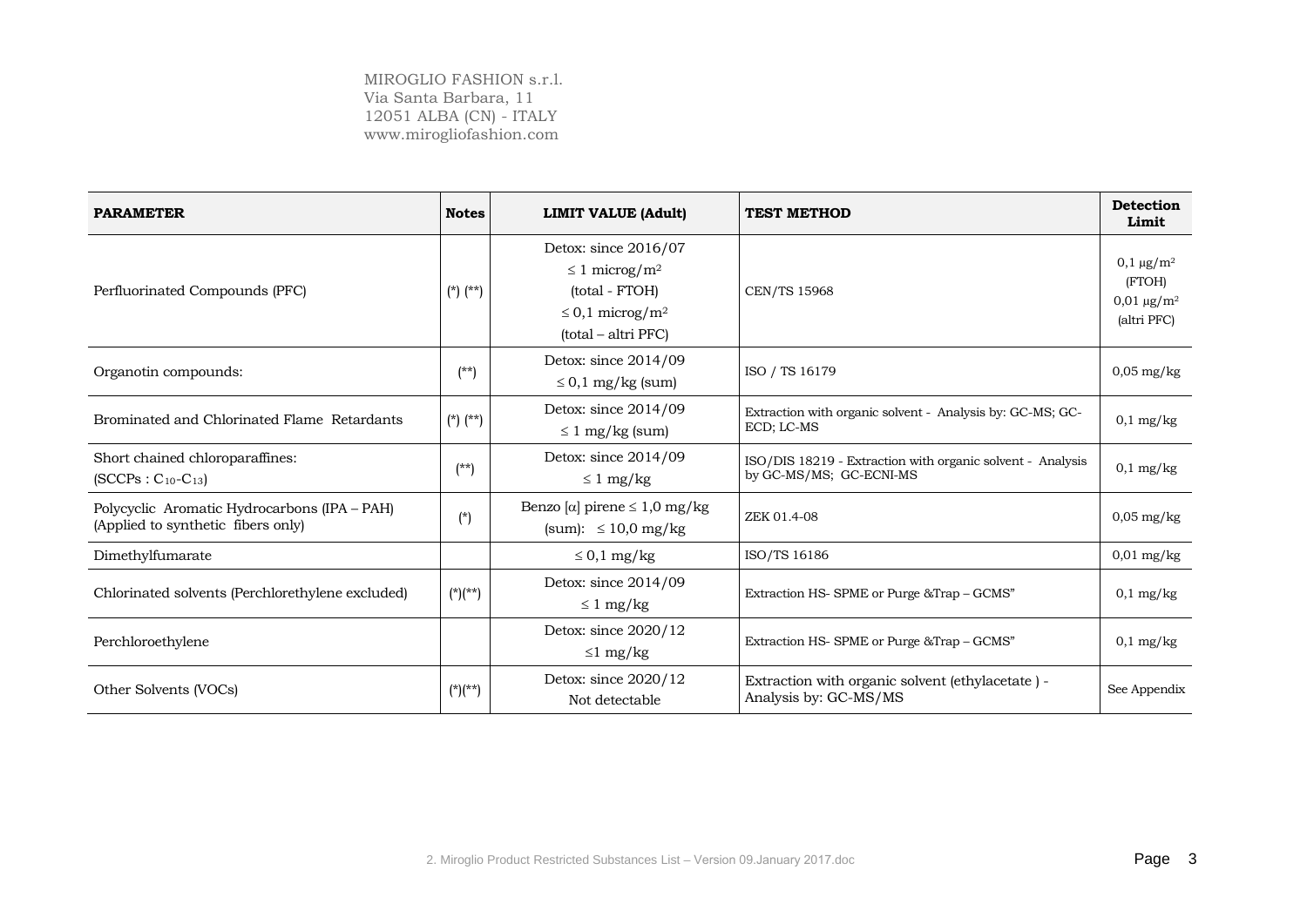| <b>PARAMETER</b><br><b>Heavy Metals (Extractables)</b> | <b>Notes</b> | LIMIT VALUE (Adult) (mg/kg)<br>(Detox: since 2020) | <b>TEST METHOD</b>                                     | <b>Detection</b><br>Limit |
|--------------------------------------------------------|--------------|----------------------------------------------------|--------------------------------------------------------|---------------------------|
| Antimony                                               |              | $\leq 30,0$                                        | Extractable Content: extraction with acid              | 3,00                      |
| Arsenic                                                |              | $\leq 1,0$ <sup>(**)</sup>                         | perspiration, refer to:<br>EN ISO 105-E04 - ICP-MS/OES | 0,02                      |
| Lead                                                   |              | $\leq 1,0$                                         | Cr(VI): referred to EN ISO 17075                       | 0,02                      |
| Cadmium                                                |              | $\leq 0,1$                                         | DIN (draft) 54233-3<br>Leather:                        | 0,01                      |
| Chromium (total)                                       |              | $\leq 2,0$                                         | <b>EN ISO 17072-1</b>                                  | 0,10                      |
| Chromium VI                                            |              | $\leq 3,0$                                         | $\int$ <sup>(**)</sup> Only for natural fibers         | 3,00                      |
| Cobalt                                                 |              | $\leq 4,0$                                         |                                                        | 0,10                      |
| Copper                                                 |              | $\leq 50,0$                                        |                                                        | 2,50                      |
| Nickel                                                 |              | $\leq 4,0$                                         |                                                        | 0,10                      |
| Mercury                                                |              | $\leq 0.02$ <sup>(**)</sup>                        |                                                        | 0,01                      |

## **Coated Fabric – Additional Requirements**

| <b>PARAMETER</b> (refers to the coating material) | <b>Notes</b> | <b>LIMIT VALUE (Adult)</b>                      | <b>TEST METHOD</b>                 | <b>Detection</b><br>Limit |
|---------------------------------------------------|--------------|-------------------------------------------------|------------------------------------|---------------------------|
| Phthalates                                        | $(*)$ (**)   | Detox: since $2014/09$<br>$\leq 10$ mg/kg (sum) | CPSC-CH-C1001-09.3                 | See Appendix              |
| Lead – (total amount)                             |              | $\leq 90$ mg/kg                                 | CPSC-CH-E-1003-09.1                | l mg/kg                   |
| Cadmium – (total amount)                          |              | $\leq 100$ mg/kg                                | EN 1122 - Ref: CPSC-CH-E-1003-09.1 | l mg/kg                   |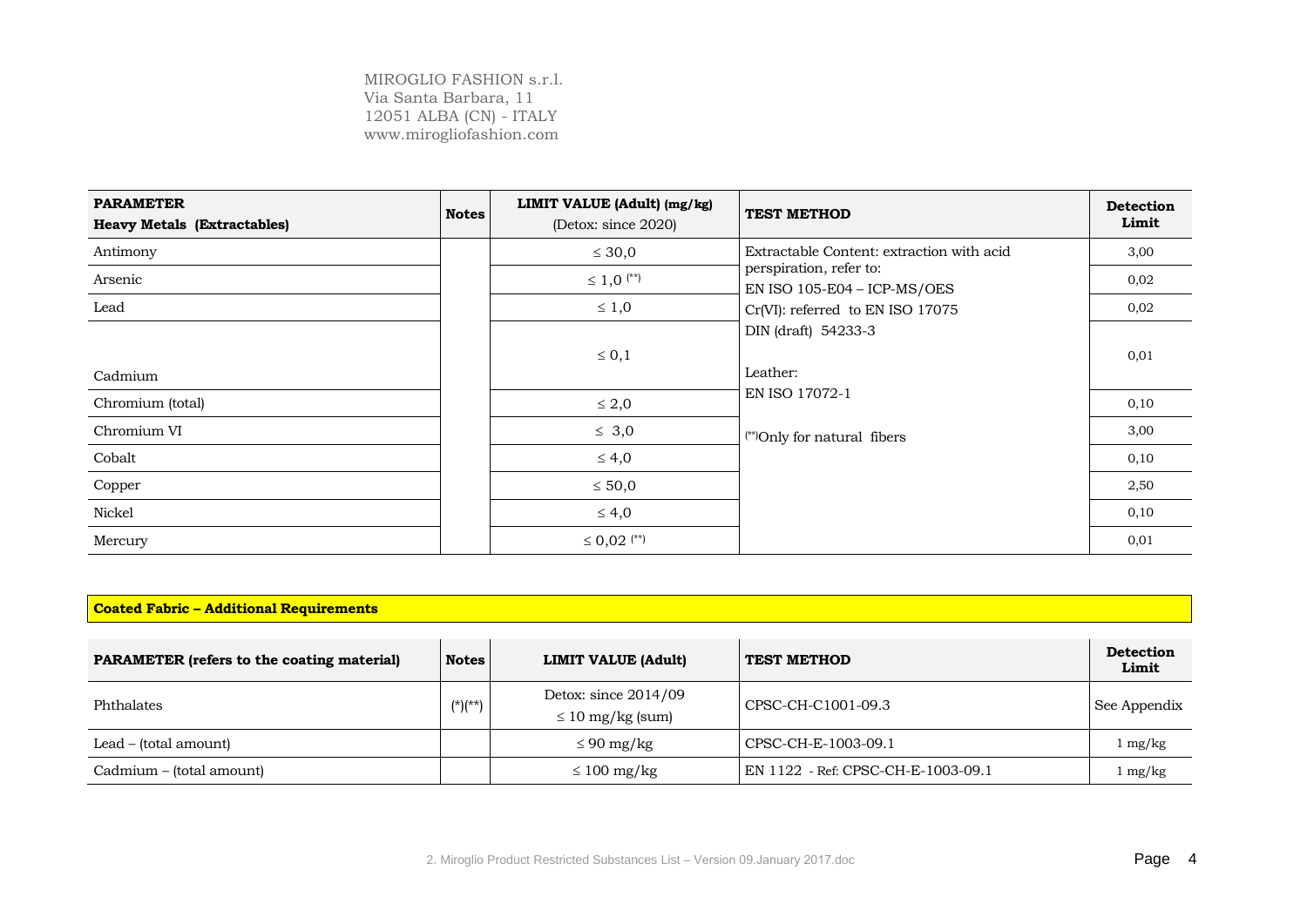#### **Coated Fabric – Additional Requirements for PVC**

| <b>PARAMETER</b><br>(refers to the coating material) | <b>Notes</b> | <b>LIMIT VALUE (Adult)</b> | <b>TEST METHOD</b>     | <b>Detection</b><br>Limit |
|------------------------------------------------------|--------------|----------------------------|------------------------|---------------------------|
| Vinyl Chloride (monomer)                             |              | $\leq$ 5 mg/kg             | $GB/T 4615 - ISO 6401$ | $5 \text{ mg/kg}$         |
| Lead - (Chloridric acid extractable)                 |              | $\leq 90$ mg/kg            | GB 21550               | $0,2$ mg/kg               |
| Cadmium – (Chloridric acid extractable)              |              | $\leq$ 75 mg/kg            | GB 21550               | $0,1$ mg/kg               |
| <b>Volatile Substances</b>                           |              | $\leq$ 20 mg/kg            | GB 21550               | $1 \text{ mg/kg}$         |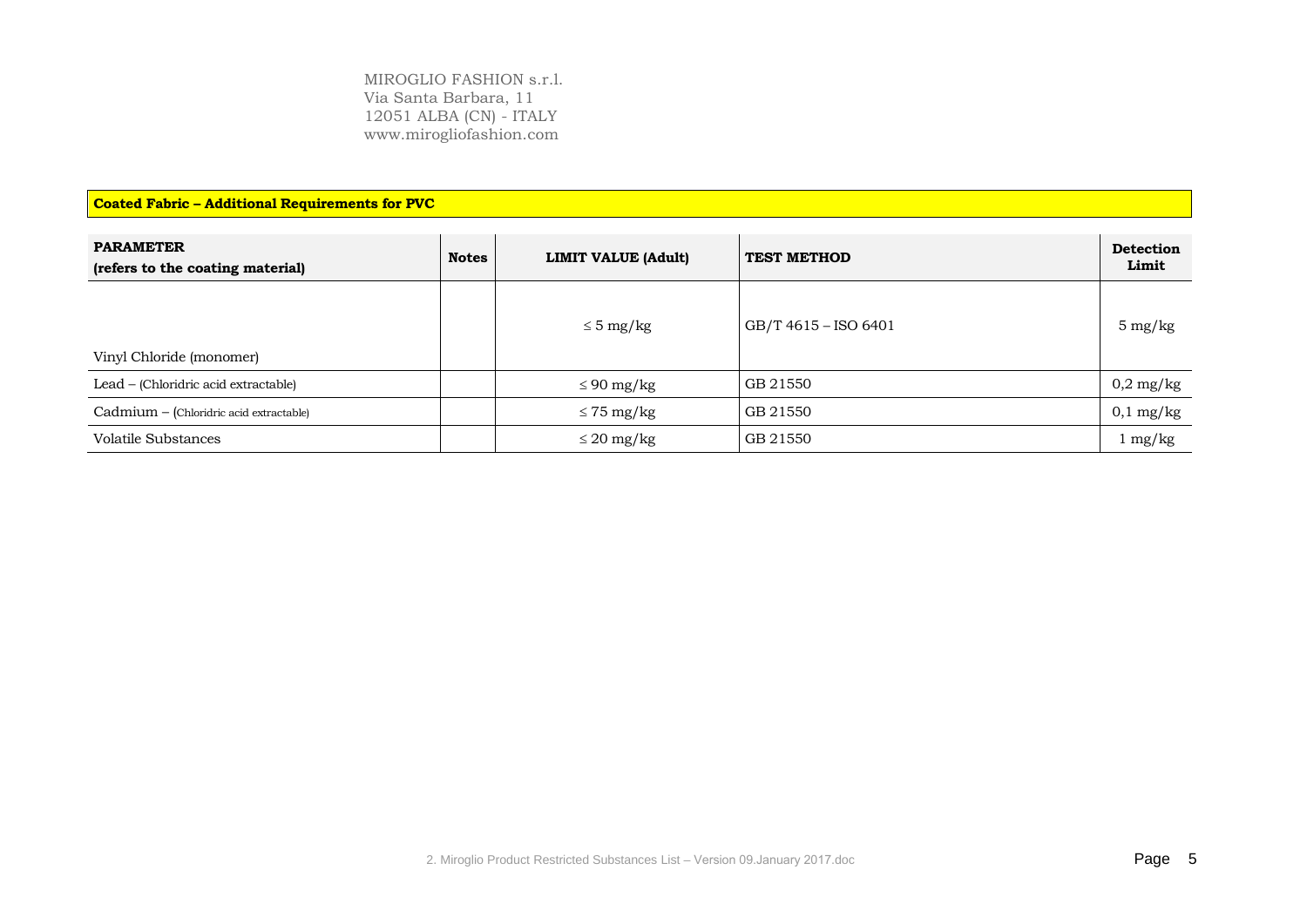# **LEATHER and FURS**

| <b>PARAMETER</b>                                                                 | <b>Notes</b>                  | <b>LIMIT VALUE (Adult)</b>                                                                                                         | <b>TEST METHOD</b>                                       | <b>Detection</b><br>Limit |
|----------------------------------------------------------------------------------|-------------------------------|------------------------------------------------------------------------------------------------------------------------------------|----------------------------------------------------------|---------------------------|
| Formaldehyde<br>(free and extractable)                                           |                               | $\leq$ 75 mg/kg                                                                                                                    | EN ISO 17226-1 - GB 20400: GB/T 19941                    | $16 \text{ mg/kg}$        |
| pH Value of acqueus extract                                                      |                               | $pH$ 3,2 ÷ 7,5 ( $\Delta pH \le 0,7$ )                                                                                             | <b>EN ISO 4045</b>                                       | $=$                       |
| Chromium VI                                                                      |                               | $\leq$ 3 mg/kg                                                                                                                     | <b>EN ISO 17075</b>                                      | $3 \text{ mg/kg}$         |
| Azo Dyes<br>from which arylamines can be split off under<br>reductive conditions | $(*)$ (**)                    | Detox: since $2014/09$<br>Not detectable $(\leq 1 \text{ mg/kg})$<br>Recycled Content Maximum<br>contamination limit (sum)= 30 ppm | EN ISO 17234-1.2 - GB 20400: GB/T 19942                  | $1 \text{ mg/kg}$         |
| $Dye: -$ "Navy Blu"                                                              | $(**)$                        | Detox: since 2014/09<br>Not detectable $(\leq 1 \text{ mg/kg})$<br>Recycled Content Maximum<br>contamination limit (sum)= 30 ppm   | EPA 3510C:1996 + EPA 8321B:2007<br>(rif. DIN 54231-2005) | $1 \text{ mg/kg}$         |
| Carcinogenic Dyes                                                                | $({}^\star)({}^{\star\star})$ | Detox: since 2014/09<br>Not detectable $(\leq 1 \text{ mg/kg})$<br>Recycled Content Maximum<br>contamination limit (sum)= 30 ppm   | ISO/DIS 16373-3                                          | $1 \text{ mg/kg}$         |
| Allergenic Disperse Dyes                                                         | $(*)(**)$                     | Detox: since 2014/09<br>$(\leq 1 \text{ mg/kg})$<br>Recycled Content Maximum<br>contamination limit (sum)= 30 ppm                  | <b>DIN 54231</b>                                         | $1 \text{ mg/kg}$         |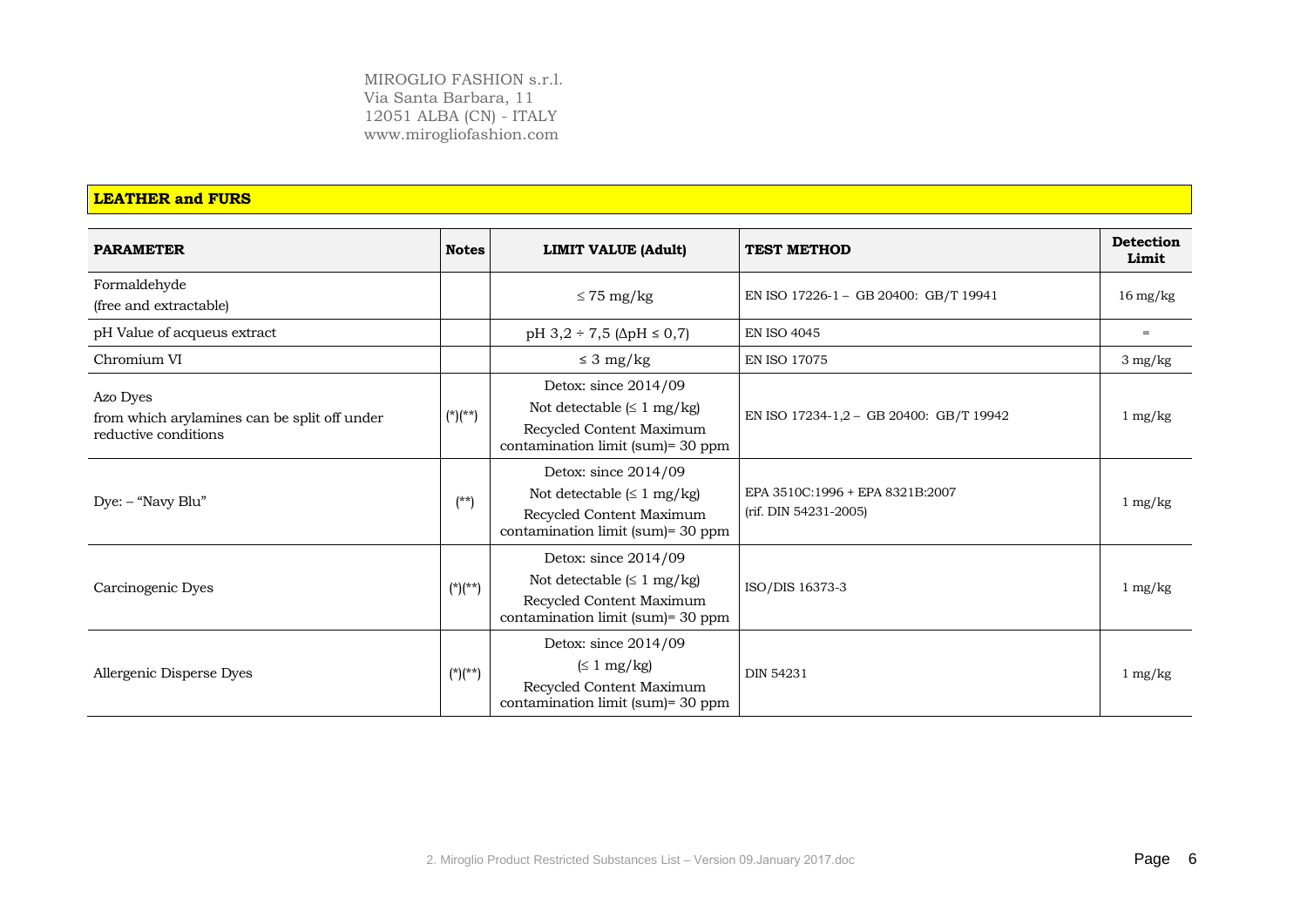| <b>PARAMETER</b>                                                                                     | <b>Notes</b>    | <b>LIMIT VALUE (Adult)</b>                                                                                     | <b>TEST METHOD</b>                                                           | <b>Detection</b><br>Limit |
|------------------------------------------------------------------------------------------------------|-----------------|----------------------------------------------------------------------------------------------------------------|------------------------------------------------------------------------------|---------------------------|
| Lead (total amount)                                                                                  | $(**)$          | Detox: since 2020<br>$\leq 100$ mg/kg<br>$\leq$ 90 mg/kg (Patent leather)                                      | EN ISO 17072-2                                                               | $1 \text{ mg/kg}$         |
| Cadmium (total amount)                                                                               | $(**)$          | Detox: since 2020<br>$\leq 100$ mg/kg                                                                          | EN ISO 17072-2                                                               | $1 \text{ mg/kg}$         |
| Chlorophenols:<br>Pentachlorophenol (PCP)<br>Tetrachlorofphenols (TeCP)<br>Trichlorofphenols (TriCP) | $(*)$ (**)      | Detox: since $2014/09$<br>Not detectable<br>$(\leq 0.05$ mg/kg)                                                | <b>EN ISO 17070</b>                                                          | $0,05$ mg/kg              |
| Ortho-phenilphenol (OPP)                                                                             |                 | $\leq 500$ mg/kg                                                                                               | ISO/DIS 13365                                                                | $1 \text{ mg/kg}$         |
| <b>Biocides</b>                                                                                      | $(*)$           | $\leq 1.0$ mg/kg (sum)<br>(PCP; TeCP, TriCP excluded)                                                          | <b>US EPA 8081</b><br>Chromatographic Test Methods                           | $0,05$ mg/kg              |
| Chlorinated Organic Carriers<br>(Chlorobenzene-Chlorotoluene)                                        | $(*)$ (**)      | Detox: since 2014/09<br>$\leq$ 0,5 mg/kg (sum)                                                                 | <b>DIN 54232</b>                                                             | $0.05$ mg/kg              |
| Nonylphenols (NP)<br>Octylphenols (OP)                                                               | $(*)$ (**)      | Detox: since 2015/07<br>$\leq 1$ mg/kg (sum)<br>Recycled Content Maximum<br>contamination limit (sum)= 100 ppm | Extraction with organic solvent - Analysis by GC-MS.<br>refer to ISO 18857-1 | $0,1$ mg/kg               |
| Nonylphenolethoxylates (NPEO)<br>Octylphenolethoxylates (OPEO)                                       | $(*)$ (**)      | Detox: since 2015/07<br>$\leq 1$ mg/kg (sum)<br>Recycled Content Maximum<br>contamination limit (sum)= 250 ppm | Extraction with organic solvent - Analysis by LC-MS.<br>ISO DIS 18218-1      | $0,1$ mg/kg               |
| Phthalates                                                                                           | $(^{*})(^{**})$ | Detox: since $2014/09$<br>$\leq 10$ mg/kg (sum)                                                                | CPSC-CH-C1001-09.3                                                           | See Appendix              |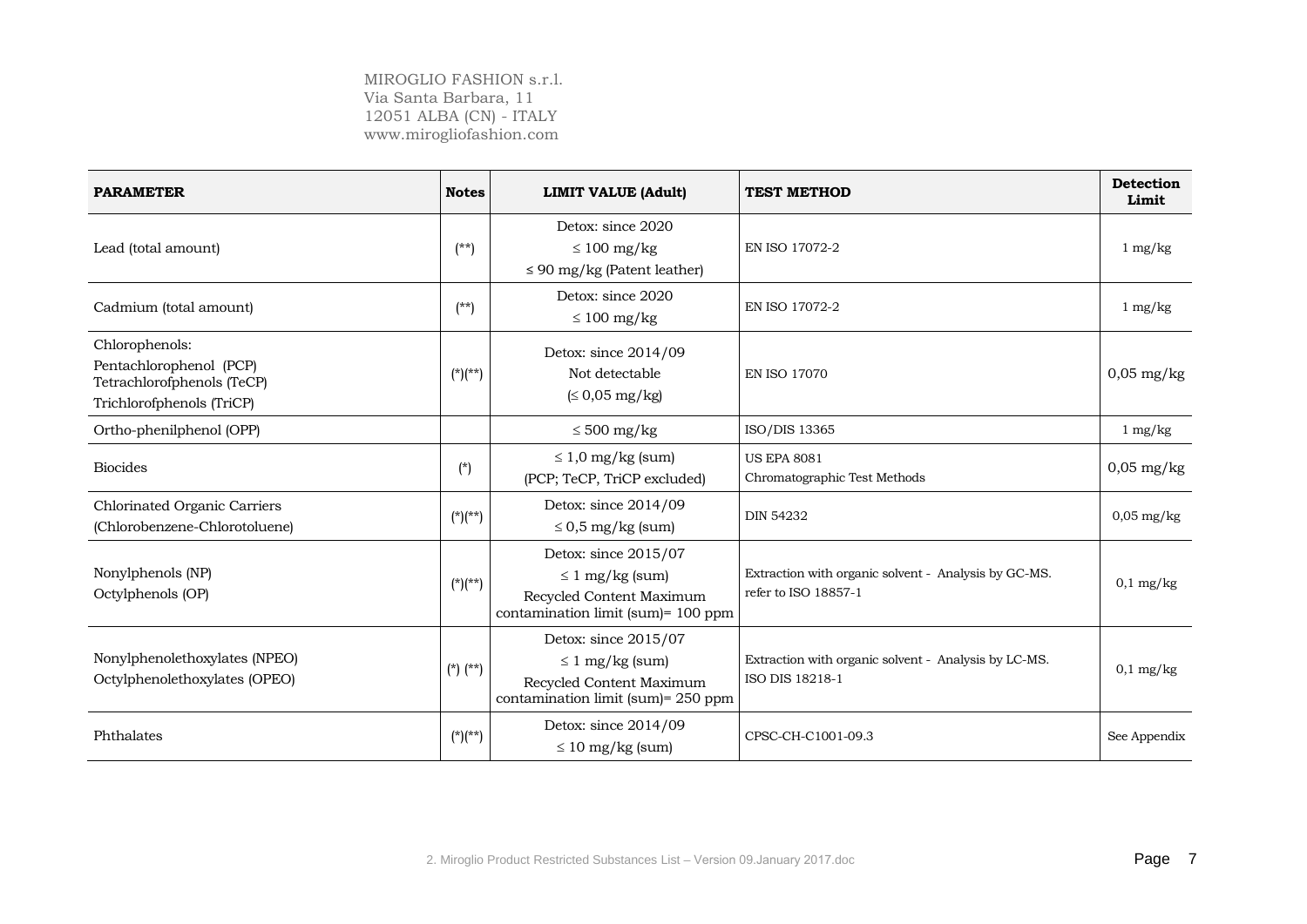| <b>PARAMETER</b>                                                                   | <b>Notes</b> | LIMIT VALUE (Adult)                                                                                                                     | <b>TEST METHOD</b>                                                                    | <b>Detection</b><br>Limit                                                 |
|------------------------------------------------------------------------------------|--------------|-----------------------------------------------------------------------------------------------------------------------------------------|---------------------------------------------------------------------------------------|---------------------------------------------------------------------------|
| Perfluorinated Compounds (PFC)                                                     | $(*)$ (**)   | Detox: since $2016/07$<br>$\leq 1$ microg/m <sup>2</sup><br>(total - FTOH)<br>$\leq 0,1$ microg/m <sup>2</sup><br>$(total - altri PFC)$ | <b>CEN/TS 15968</b>                                                                   | $0,1 \,\mu g/m^2$<br>(FTOH)<br>$0,01 \,\mathrm{\mu g/m^2}$<br>(altri PFC) |
| Organotin compounds:                                                               | $(* * )$     | Detox: since $2014/09$<br>$\leq$ 0,1 mg/kg (sum)                                                                                        | ISO / TS 16179                                                                        | $0,05$ mg/kg                                                              |
| Brominated and Chlorinated Flame Retardants                                        | $(*) (**)$   | Detox: since 2014/09<br>$\leq 1$ mg/kg (sum)                                                                                            | Extraction with organic solvent - Analysis by: GC-MS; GC-<br>ECD; LC-MS               | $0,1$ mg/kg                                                               |
| Short chained chloroparaffines:<br>$(SCCPs : C_{10} - C_{13})$                     | $(**)$       | Detox: since 2014/09<br>$\leq 1$ mg/kg                                                                                                  | ISO/DIS 18219 - Extraction with organic solvent - Analysis<br>by GC-MS/MS; GC-ECNI-MS | $0,1$ mg/kg                                                               |
| Polycyclic Aromatic Hydrocarbons (IPA – PAH)<br>(Applied to synthetic fibers only) | $(*)$        | Benzo [ $\alpha$ ] pirene $\leq 1.0$ mg/kg<br>(sum): $\leq 10.0$ mg/kg                                                                  | ZEK 01.4-08                                                                           | $0,05$ mg/kg                                                              |
| Dimethylfumarate                                                                   |              | $\leq 0.1$ mg/kg                                                                                                                        | ISO/TS 16186                                                                          | $0,01$ mg/kg                                                              |
| Chlorinated solvents (Perchlorethylene excluded)                                   | $(*)$ (**)   | Detox: since 2014/09<br>$\leq 1$ mg/kg                                                                                                  | Extraction HS-SPME or Purge & Trap - GCMS"                                            | $0,1$ mg/kg                                                               |
| Perchloroethylene                                                                  |              | Detox: since 2020/12<br>$\leq 1$ mg/kg                                                                                                  | Extraction HS-SPME or Purge & Trap - GCMS"                                            | $0,1$ mg/kg                                                               |
| Other Solvents (VOCs)                                                              | $(*)$ (**)   | Detox: since 2020/12<br>Not detectable                                                                                                  | Extraction with organic solvent (ethylacetate) -<br>Analysis by: GC-MS/MS             | See Appendix                                                              |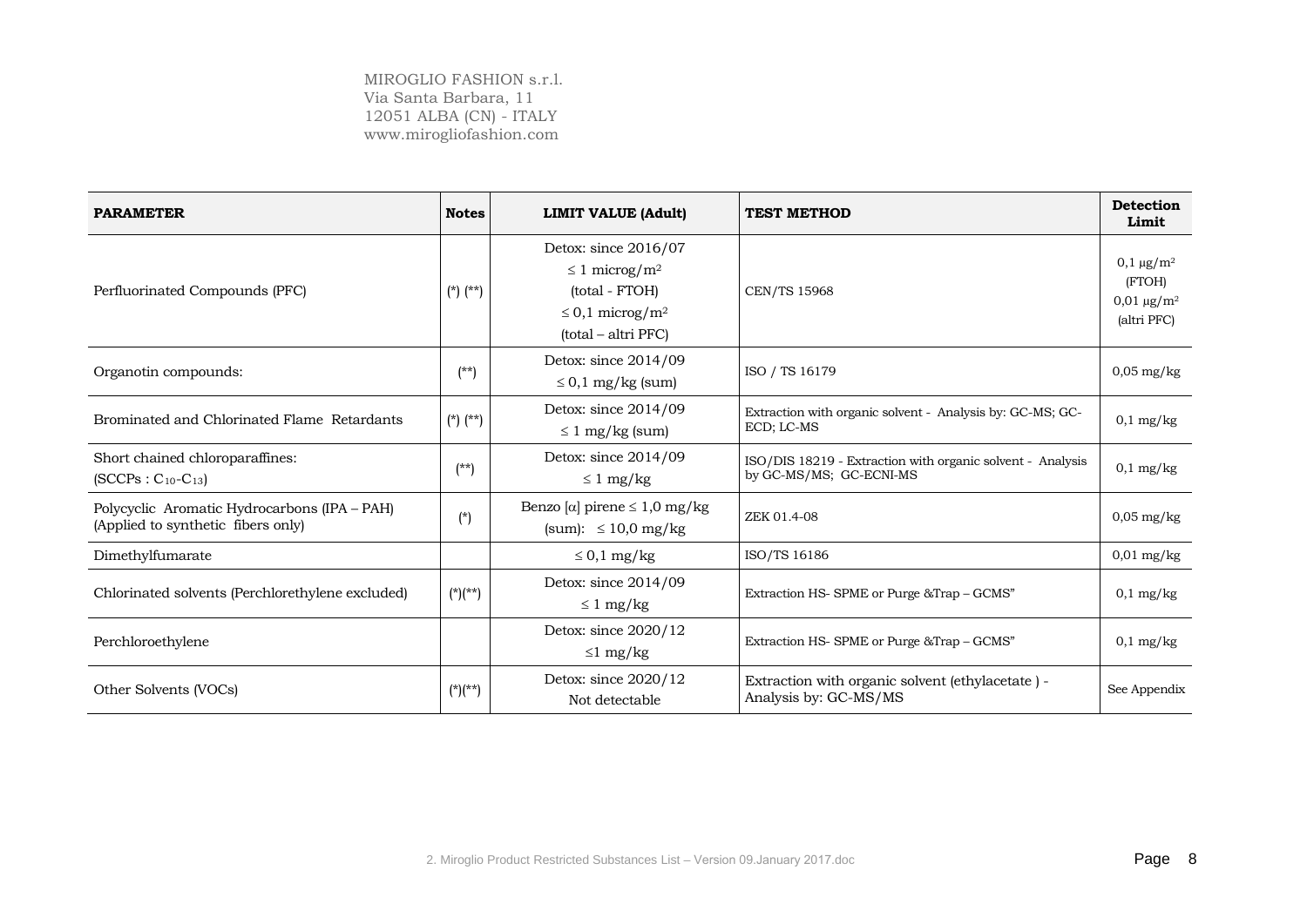| <b>PARAMETER</b><br><b>Heavy Metals (Extractables)</b> | <b>Notes</b> | LIMIT VALUE (Adult) (mg/kg)<br>(Detox: since 2020) | <b>TEST METHOD</b>                                     | <b>Detection</b><br>Limit |
|--------------------------------------------------------|--------------|----------------------------------------------------|--------------------------------------------------------|---------------------------|
| Antimony                                               |              | $\leq 30,0$                                        | Extractable Content: extraction with acid              | 3,00                      |
| Arsenic                                                |              | $\leq 1,0$ <sup>(**)</sup>                         | perspiration, refer to:<br>EN ISO 105-E04 - ICP-MS/OES | 0,02                      |
| Lead                                                   |              | $\leq 1,0$                                         | Cr(VI): referred to EN ISO 17075                       | 0,02                      |
| Cadmium                                                |              | $\leq 0,1$                                         | DIN (draft) 54233-3                                    | 0,01                      |
| Chromium (total)                                       |              | $\leq 2,0$                                         | Leather:                                               | 0,10                      |
| Chromium VI                                            |              | $\leq 3,0$                                         | EN ISO 17072-1                                         | 3,00                      |
| Cobalt                                                 |              | $\leq 4,0$                                         |                                                        | 0,10                      |
| Copper                                                 |              | $\leq 50,0$                                        | $(*)$ Only for natural fibers                          | 2,50                      |
| Nickel                                                 |              | $\leq 4,0$                                         |                                                        | 0,10                      |
| Mercury                                                |              | $\leq 0.02$ <sup>(**)</sup>                        |                                                        | 0,01                      |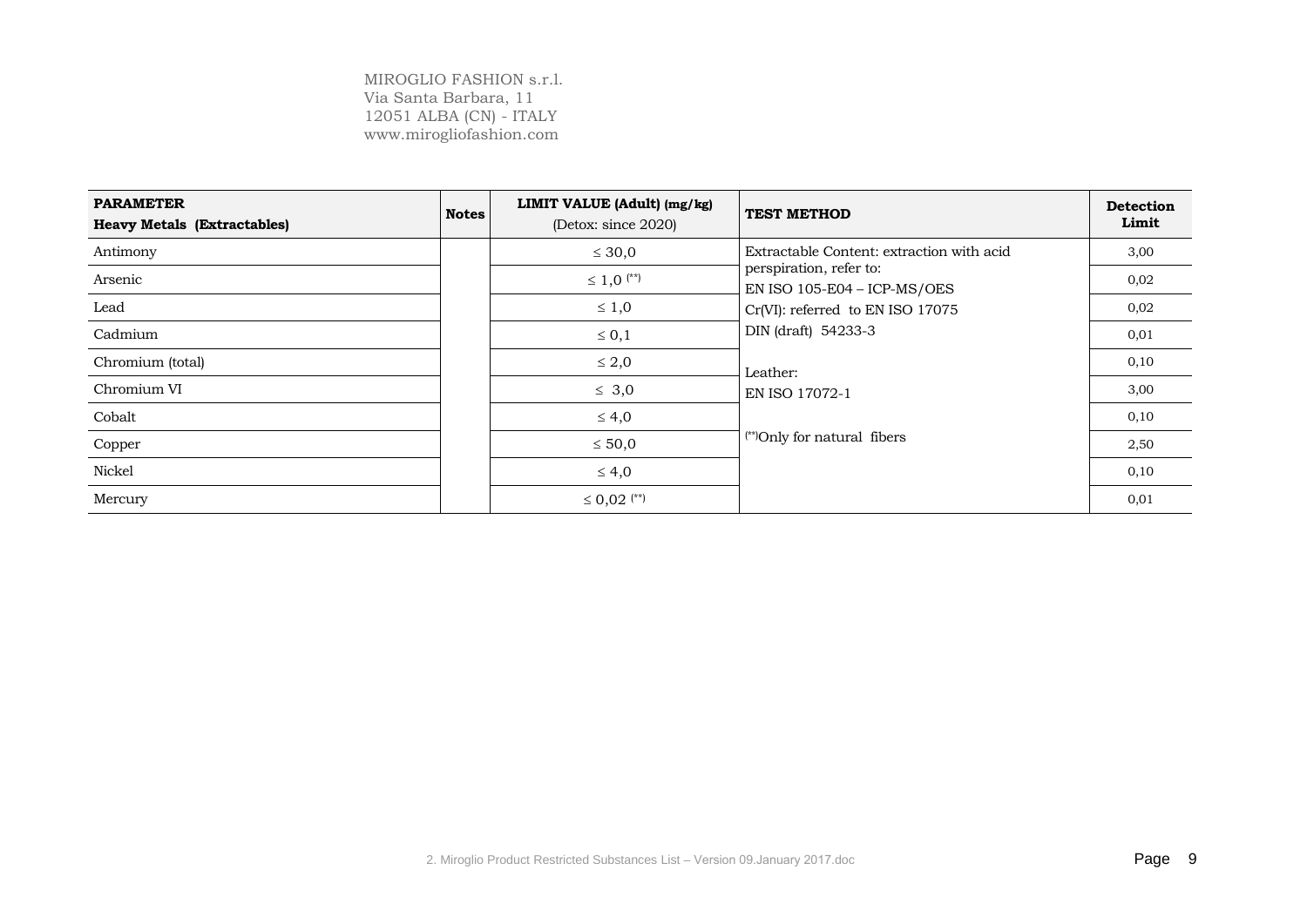# **PLASTIC ACCESSORIES**

| <b>PARAMETER</b>                           | <b>Notes</b> | LIMIT VALUE (Adult)                                                       | <b>TEST METHOD</b>                                                                      | <b>Detection</b><br>Limit |
|--------------------------------------------|--------------|---------------------------------------------------------------------------|-----------------------------------------------------------------------------------------|---------------------------|
| Phthalates:                                | $(*)$ (**)   | Detox: since 2014/09<br>$\leq 10$ mg/kg                                   | CPSC-CH-C1001-09.3                                                                      | See Appendix              |
| Lead – (total amount)                      | $(**)$       | $\leq 100$ mg/kg<br>$\leq$ 90 mg/kg (painted acc.)                        | Microwave digest.; ICP-MS/OES<br>CPSC-CH-E-1001-08.3<br>$CPSC-CH-E-1003-09.1$ (painted) | $1 \text{ mg/kg}$         |
| Cadmium – (total amount)                   | $(*)$        | $\leq 100$ mg/kg                                                          | EN 1122<br>CPSC-CH-E-1001-08.3<br>CPSC-CH-E-1003-09.1 (painted)                         | $1 \text{ mg/kg}$         |
| Dioxin and Furans                          | $(*)$ $(**)$ | $\leq 1 - 100$ mg/kg (sum)                                                | Extraction with solvent -<br>Analysis by GC-MS                                          | See Appendix              |
| Polycyclic Aromatic Hydrocarbons (IPA-PAH) | $(*) (**)$   | Benzo [a] pirene $\leq 1,0$ mg/kg<br>${\text{(sum)}}$ : $\leq 10.0$ mg/kg | ZEK 01.4-08                                                                             | $0.05$ mg/kg              |
| Organotin compounds:                       | $(*)(**)$    | Detox: since 2014/09<br>$\leq 0.01$ mg/kg (sum)                           | ISO / TS 16179                                                                          | $0.05$ mg/kg              |

| <b>PARAMETER</b><br><b>Solvents</b>              | <b>Notes</b> | LIMIT VALUE (Adult) (mg/kg)              | <b>TEST METHOD</b>                                                        | <b>Detection</b><br>Limit |
|--------------------------------------------------|--------------|------------------------------------------|---------------------------------------------------------------------------|---------------------------|
| Dimethylfumarate                                 |              | $\leq 0.1$ mg/kg                         | ISO/TS 16186                                                              | $0.01$ mg/kg              |
| Chlorinated solvents (Perchlorethylene excluded) | $(*)$ (**)   | Detox: since $2014/09$<br>$\leq 1$ mg/kg | Extraction HS-SPME or Purge & Trap - GCMS"                                | $0,1$ mg/kg               |
| Perchloroethylene                                |              | Detox: since $2020/12$<br>$\leq 1$ mg/kg | Extraction HS-SPME or Purge & Trap - GCMS"                                | $0,1$ mg/kg               |
| Other Solvents (VOCs)                            | $(*)$ (**)   | Detox: since $2020/12$<br>Not detectable | Extraction with organic solvent (ethylacetate) -<br>Analysis by: GC-MS/MS | See Appendix              |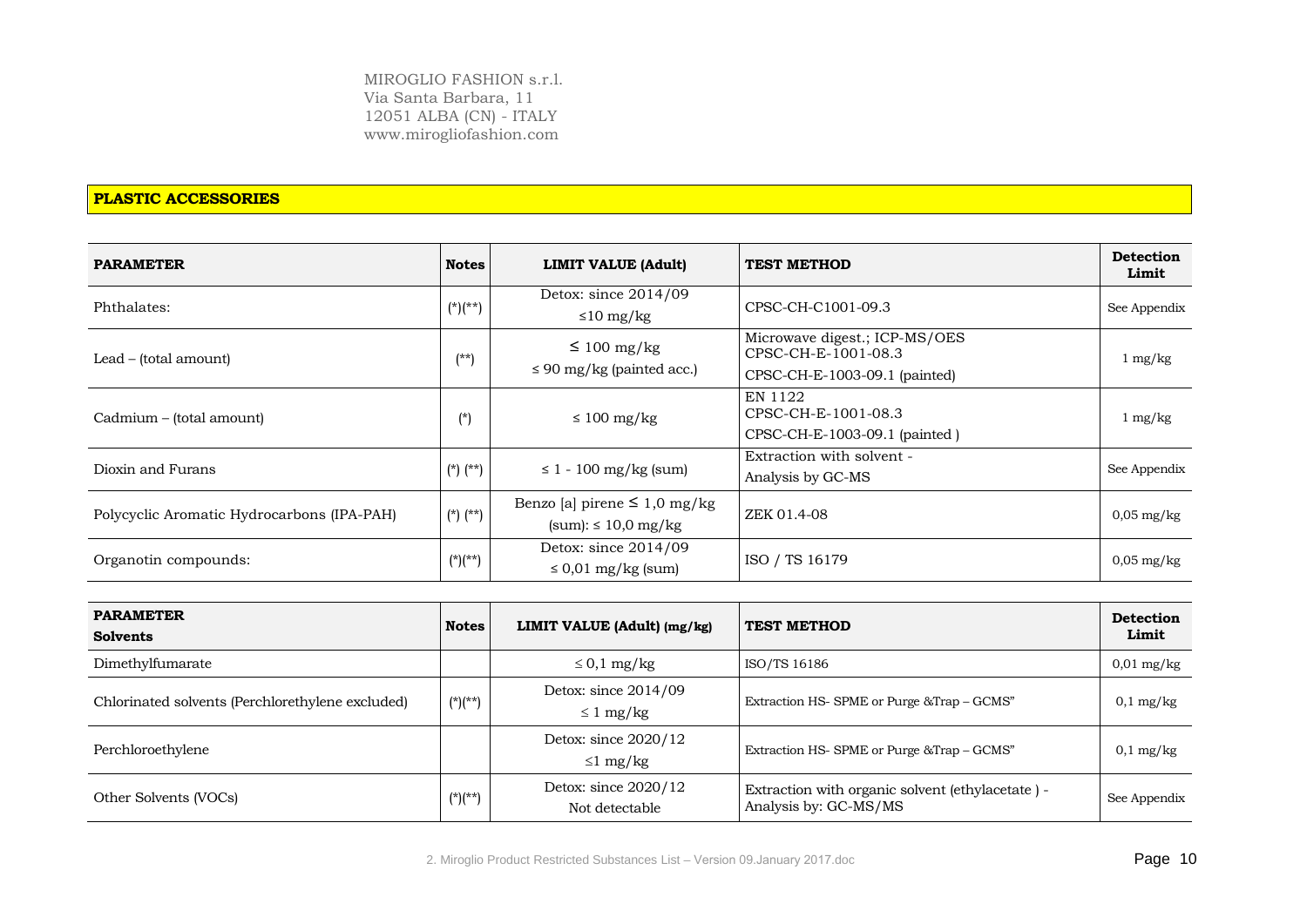## **PLASTIC ACCESSORIES – Additional Requirements for PVC**

| <b>PARAMETER</b> (refers to the coating material) | <b>Notes</b> | <b>LIMIT VALUE (Adult)</b> | <b>TEST METHOD</b>   | <b>Detection</b><br>Limit |
|---------------------------------------------------|--------------|----------------------------|----------------------|---------------------------|
| Vinyl Chloride (monomer)                          |              | $\leq$ 5 mg/kg             | GB/T 4615 - ISO 6401 | $5 \text{ mg/kg}$         |
| Lead – (Chloridric acid extractable)              |              | $\leq 90$ mg/kg            | GB 21550             | $0,2$ mg/kg               |
| Cadmium – (Chloridric acid extractable)           |              | $\leq$ 75 mg/kg            | GB 21550             | $0,1$ mg/kg               |
| Volatile Substances                               |              | $\leq$ 20 mg/kg            | GB 21550             | mg/kg                     |

#### **METAL ACCESSORIES**

| <b>PARAMETER</b> (refers to the coating material)                           | <b>Notes</b> | LIMIT VALUE (Adult)                                                                                                                              | <b>TEST METHOD</b>                                                                                 | <b>Detection</b><br>Limit |
|-----------------------------------------------------------------------------|--------------|--------------------------------------------------------------------------------------------------------------------------------------------------|----------------------------------------------------------------------------------------------------|---------------------------|
| Nickel<br>(released from metal accessories in direct contact)<br>with skin) |              | $\leq$ 0.5 µg/cm <sup>2</sup> /week<br>(direct and prolonged contact with<br>skin)<br>$\leq$ 0.2 µg/cm <sup>2</sup> /week (only for<br>piercing) | EN 12471 (preliminary test)<br>EN 12472:2009 - EN 1811 :2011-<br>GB/T 19719 - GB/T 28485           | 0,1<br>$\mu$ g/cm2/week   |
| Lead – (total amount)                                                       |              | $\leq 100^{(3)}$ mg/kg - $\leq 300^{(12)}$ mg/kg<br>$\leq$ 90 <sup>(2)</sup> mg/kg (acc. verniciati)<br>$\leq 1000^{(6)}$ mg/kg                  | Microwave digest; ICP-MS/OES<br>CPSC-CH-E-1001-08.3<br>CPSC-CH-E-1003-09.1 (painted)<br>GB/T 28021 | $1 \text{ mg/kg}$         |
| Cadmium – (total amount)                                                    |              | $\leq 100^{(4)}$ mg/kg<br>$\leq 1000$ <sup>(6)</sup> mg/kg                                                                                       | Microwave digestion; ICP-MS/OES<br>CPSC-CH-E-1001-08.3-GB/T 28021                                  | $1 \text{ mg/kg}$         |
| Mercury – (total amount)                                                    |              | $\leq 1000$ mg/kg                                                                                                                                | Microwave digestion; ICP-MS/OES<br>GB/T 21198-6 - GB/T 28021                                       | $0,1$ mg/kg               |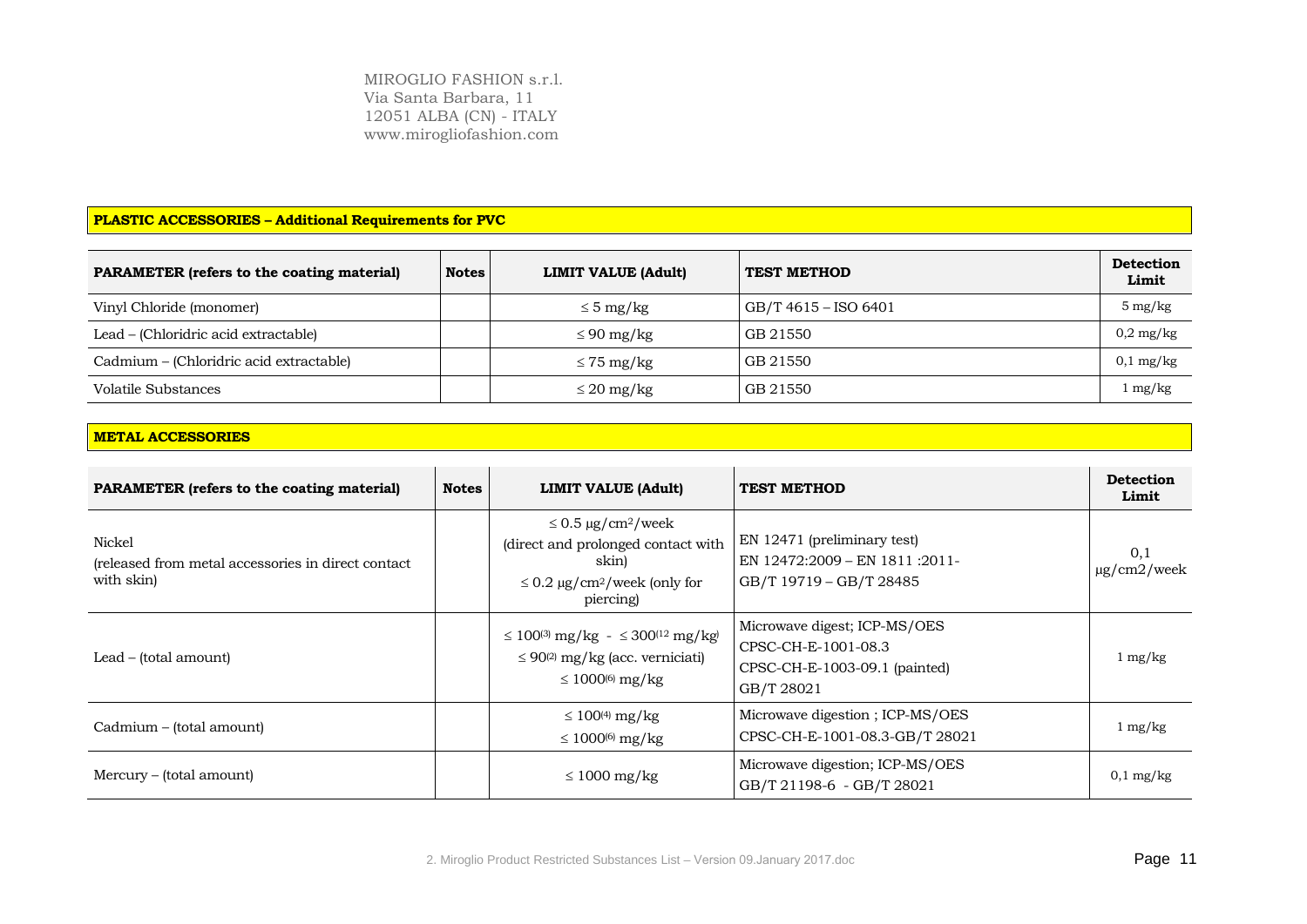| <b>PARAMETER</b> (refers to the coating material) | <b>Notes</b> | LIMIT VALUE (Adult) | <b>TEST METHOD</b>                                             | <b>Detection</b><br>Limit |
|---------------------------------------------------|--------------|---------------------|----------------------------------------------------------------|---------------------------|
| Arsenic – (total amount)                          |              | $\leq 1000$ mg/kg   | Microwave digestion; ICP-MS/OES<br>GB/T 21198-6 - GB/T 28021   | l mg/kg                   |
| Chromium VI – (total amount)                      |              | $\leq 1000$ mg/kg   | Microwave digestion; ICP-MS/OES<br>SN/T 2004.3:2005 GB/T 28019 | $3 \text{ mg/kg}$         |

# **GLASS AND CRYSTAL ACCESSORIES**

| <b>PARAMETER</b>         | Notes   LIMIT VALUE (Adult)                                             | <b>TEST METHOD</b>                                   | Detection<br>Limit      |
|--------------------------|-------------------------------------------------------------------------|------------------------------------------------------|-------------------------|
| Lead – (total amount)    | $\leq 100^{(3)}$ mg/kg<br>$\leq$ 90 <sup>(2)</sup> mg/kg (painted acc.) | CPSC-CH-E-1001-08.3<br>CPSC-CH-E-1003-09.1 (painted) | $\lfloor mg/kg \rfloor$ |
| Cadmium – (total amount) | $\leq 100$ mg/kg                                                        | Microwave digest; ICP-MS/OES<br>CPSC-CH-E-1001-08.1  | $\lfloor mg/kg \rfloor$ |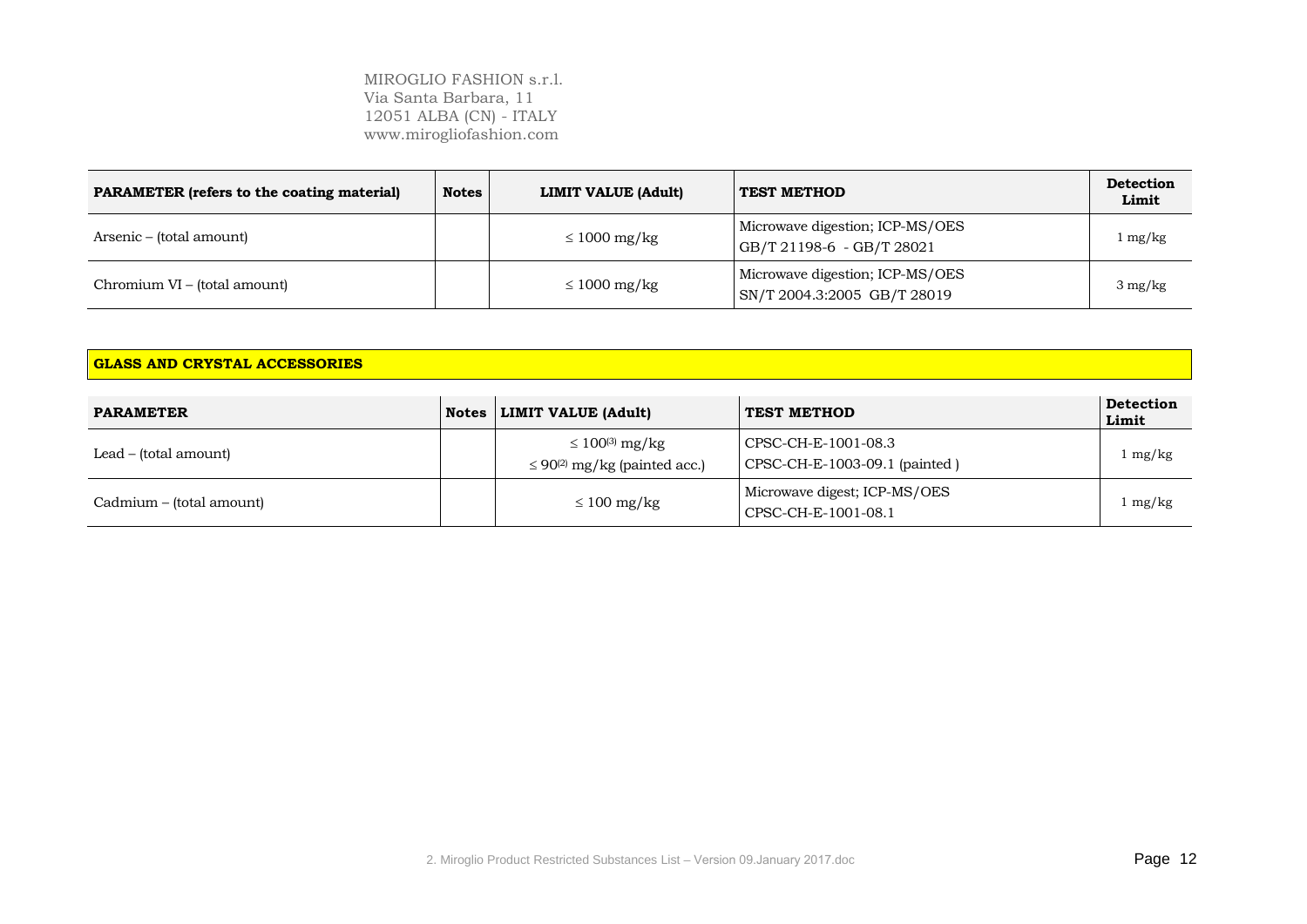## **FOOTWEAR – RUBBER SHOES**

| Field of<br>application            | <b>PARAMETER:</b><br><b>Healthy and safe properties</b> | <b>Note</b> | <b>LIMIT VALUE (Adult)</b>                                        | <b>TEST METHOD</b>           | <b>Detection</b><br>Limit |
|------------------------------------|---------------------------------------------------------|-------------|-------------------------------------------------------------------|------------------------------|---------------------------|
|                                    | pH Value                                                |             | $4,0 \div 9,0$                                                    | GB/T 7573                    | $=$                       |
|                                    | Formaldehyde                                            |             | $\leq 75$                                                         | GB/T 2912.1                  | $16 \text{ mg/kg}$        |
|                                    | Lead<br>(extractable)                                   |             | $\leq 1.0$                                                        | GB/T 17593.1                 | $0,02$ mg/kg              |
| Uppers, linings<br>and insocks     | Cadmium<br>(extractable)                                |             | $\leq 0.1$                                                        | GB/T 17593.1                 | $0,02 \text{ mg/kg}$      |
| (textile, synthetic<br>leather and | Arsenic (extractable)                                   |             | $\leq 1.0$                                                        | GB/T 17593.4                 | $0,02$ mg/kg              |
| artificial leather)                | Decomposable harmful aromatic<br>amine dye              | $(*)$ (**)  | Detox: since 2014/09<br>Not Detectable $( \leq 1 \text{ mg/kg} )$ | GB/T 17592                   | $1 \text{ mg/kg}$         |
|                                    | Chlorinated phenols: PCP<br>$2,3,5,6$ - TeCP            | $(*)$ (**)  | Detox: since 2014/09<br>Not Detectable<br>$\leq 0.05$ mg/kg/kg)   | GB/T 18414.1<br>GB/T 18414.2 | $0,05$ mg/kg              |
| Rubber<br>components               | N-nitrosamines                                          | $(*)$       | $\leq 0.5$                                                        | GB/T 24153                   | $\leq 0.5$                |
| Lining and insocks<br>(staining)   | Color fastness to rubbing                               |             | $\geq 2/3$                                                        | QB/T 2882                    |                           |

# **Notes**

 $\vert$  (\*) = individual substances are listed in appendix "Individual substances"

 $\left| \begin{array}{cc} \star \star \end{array} \right|$  = Detox Commitment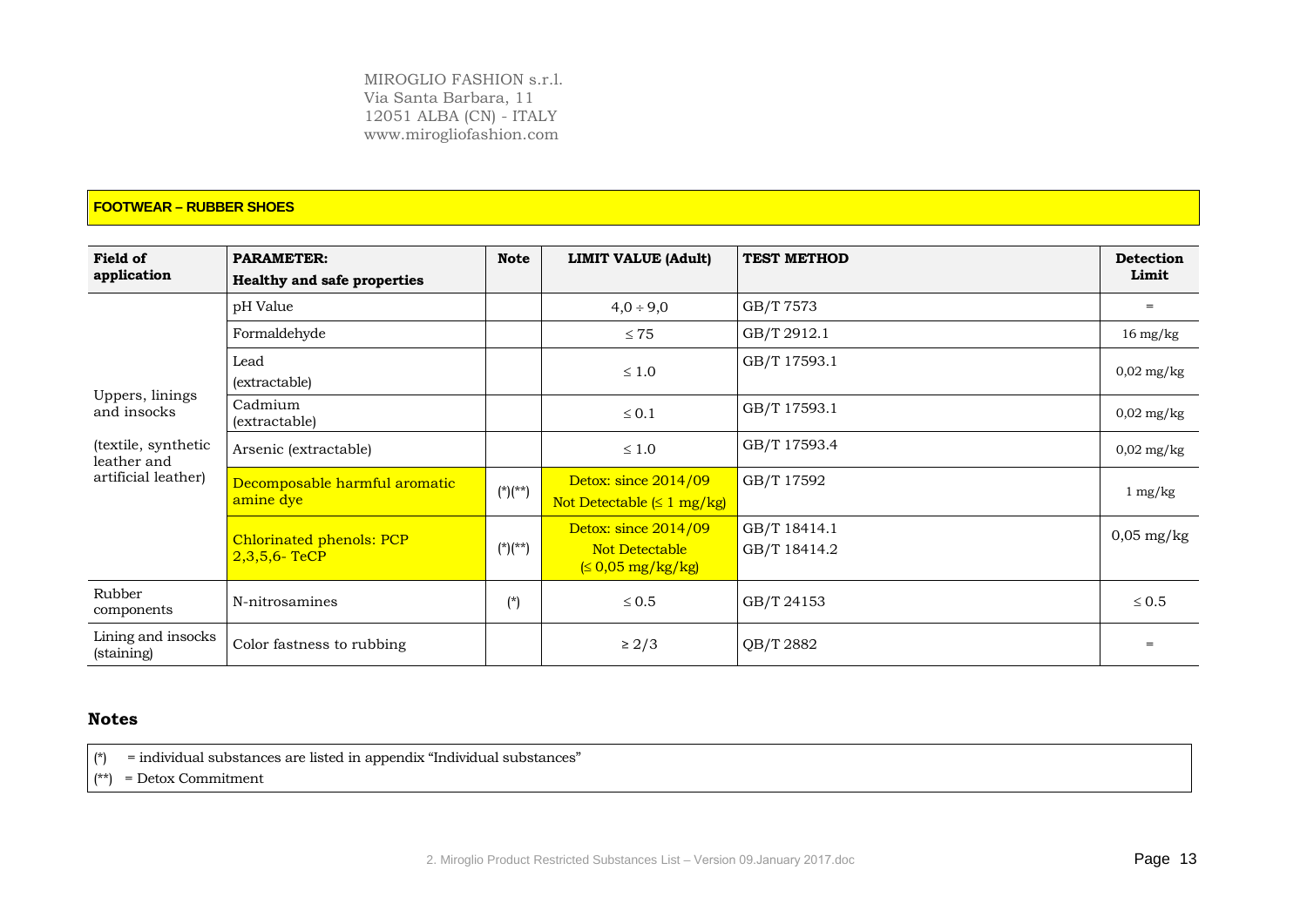## **APPENDIX: Individual Substances**

| AZO DYES - Forbidden Arylamines - (Detox Commitment)                          | Index Nr.    | CAS Nr         |
|-------------------------------------------------------------------------------|--------------|----------------|
| Biphenyl-4-ylamin; 4-aminobiphenyl; xenylamine                                | 612-072-00-6 | $92 - 67 - 1$  |
| Benzidine                                                                     | 612-042-00-2 | $92 - 87 - 5$  |
| 4-chloro-o-toluidine                                                          |              | $95 - 69 - 2$  |
| 2-naphtylamine                                                                | 612-022-00-3 | $91 - 59 - 8$  |
| o-aminoazotoluene ; 4-amino-2',3-dimethylazobenzene ; 4-o-tolylazo-otoluidine | 611-006-00-3 | $97 - 56 - 3$  |
| 5-nitro-o-toluidine                                                           |              | $99 - 55 - 8$  |
| 4-chloroaniline                                                               |              | 106-47-8       |
| 4-methoxy-m-phenylenediamine                                                  |              | 615-05-4       |
| 4,4'-methylenedianiline; 4,4'-diaminodiphenylmethane                          | 612-051-00-1 | 101-77-9       |
| 3,3'-dichlorobenzidine; 3,3'-dichlorobiphenyl-4; 4'-ylenediamine              | 612-068-00-4 | $91 - 94 - 1$  |
| 3,3'-dimethoxybenzidine; o-dianisidine                                        | 612-036-00-X | 119-90-4       |
| 3,3-dimethylbenzidine; 4,4'-bi-o-toluidine                                    | 612-041-00-7 | 119-93-7       |
| 4,4'-methylenedi-o-toluidine                                                  | 612-085-00-7 | 838-88-0       |
| 6-methoxy-m-toluidine; p-cresidine                                            |              | $120 - 71 - 8$ |
| 4,4'-metylene-bis- (2-chloro-aniline) ; 2,2'-dichloro-4,4'-methylenedianiline | 612-078-00-9 | $101 - 14 - 4$ |
| 4,4'-oxydianiline                                                             |              | 101-80-4       |
| 4,4'-thiodianiline                                                            |              | 139-65-1       |
| o-toluidine; 2-aminotoluene                                                   | 612-091-00-X | $95 - 53 - 4$  |
| 4-methyl-m-phenylenediamine                                                   | 612-099-00-3 | 95-80-7        |
| 2,4,5-trimethylaniline                                                        |              | 137-17-7       |
| o-anisidine; 2-methoxyaniline                                                 | 612-035-00-4 | $90 - 04 - 0$  |
| 4-amino azobenzene                                                            | 611-008-00-4 | $60 - 09 - 3$  |
| 2,4 xilidina                                                                  |              | $95 - 68 - 1$  |
| 2,6 xilidina                                                                  |              | $87 - 62 - 7$  |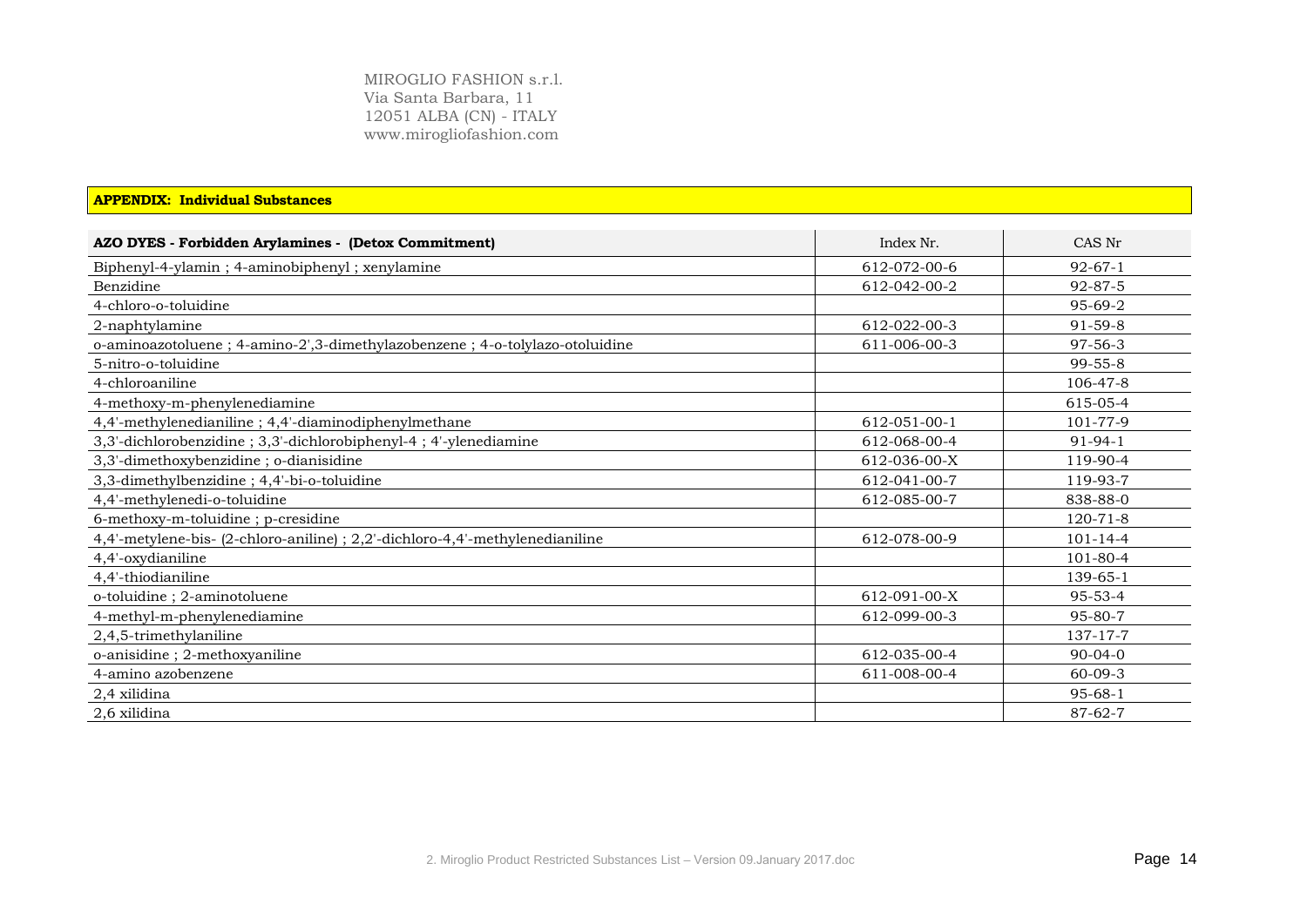| <b>Carcinogenic Dyes -</b><br>(Detox Commitment) | C.I. Nr     | CAS Nr        | Allergenic Disperse Dyes -<br>(Detox Commitment) | C.I. Nr     | CAS Nr     |
|--------------------------------------------------|-------------|---------------|--------------------------------------------------|-------------|------------|
| C.I. Acid Red 26                                 | C.I. 16 150 | 3761-53-3     | C.I. Disperse Blue 1                             | C.I. 64 500 | 2475-45-8  |
| C.I. Basic Red 9                                 | C.I. 42 500 | 569-61-9      | C.I. Disperse Blue 3                             | C.I. 61 505 | 2475-46-9  |
| C.I. Direct Black 38                             | C.I. 30 235 | 1937-37-7     | C.I. Disperse Blue 7                             | C.I. 62 500 | 3179-90-6  |
| C.I. Direct Blue 6                               | C.I. 22 610 | 2602-46-2     | C.I. Disperse Blue 26                            | C.I. 63 305 | 3860-63-7  |
| C.I. Direct Red 28                               | C.I. 22 120 | 573-58-0      | C.I. Disperse Blue 35                            |             | 12222-75-2 |
| C.I. Basic Violet 14                             | C.I. 42 510 | 632-99-5      | C.I. Disperse Blue 102                           |             | 12222-97-8 |
| C.I. Disperse Blue 1                             | C.I. 64 500 | 2475-45-8     | C.I. Disperse Blue 106                           |             | 12223-01-7 |
| C.I. Disperse Yellow 3                           | C.I. 11 855 | 2832-40-8     | C.I. Disperse Blue 124                           |             | 61951-51-7 |
| C.I. Disperse Orange 11                          | C.I. 60700  | 82-28-0       | C.I. Disperse Brown 1                            |             | 23355-64-8 |
| C.I. Disperse Yellow 23 (*)                      | C.I. 26 070 | 6250-23-3     | C.I. Disperse Orange 1                           | C.I. 11 080 | 2581-69-3  |
| C.I. Disperse Orange 149 (*)                     |             | 85136-74-9    | C.I. Disperse Orange 3                           | C.I. 11 005 | 730-40-5   |
| C.I. Disperse Orange 149                         |             | 85136-74-9    | C.I. Disperse Orange 76/37                       |             | 12223-33-5 |
| C.I. Solvent Yellow 1                            |             | $60 - 09 - 3$ | C.I. Disperse Red 1                              | C.I. 11 110 | 2872-52-8  |
| C.I. Solvent Yellow 2                            |             | $60 - 11 - 7$ | C.I. Disperse Red 11                             | C.I. 62 015 | 2872-48-2  |
| C.I. Solvent Yellow 3                            |             | $97 - 56 - 3$ | C.I. Disperse Red 17                             | C.I. 11 210 | 3179-89-3  |
| C.I. Solvent Yellow 14                           |             | 842-07-9      | C.I. Disperse Yellow 1                           | C.I. 10 345 | 119-15-3   |
| C.I. Basic Blue 26                               |             | 2580-56-5     | C.I. Disperse Yellow 3                           | C.I. 11 855 | 2832-40-8  |
| C.I. Basic Violet 1                              |             | 8004-87-3     | C.I. Disperse Yellow 9                           | C.I. 10 375 | 6373-73-5  |
|                                                  |             |               | C.I. Disperse Yellow 39                          |             | 12236-29-2 |
|                                                  |             |               | C.I. Disperse Yellow 49                          |             | 54824-37-2 |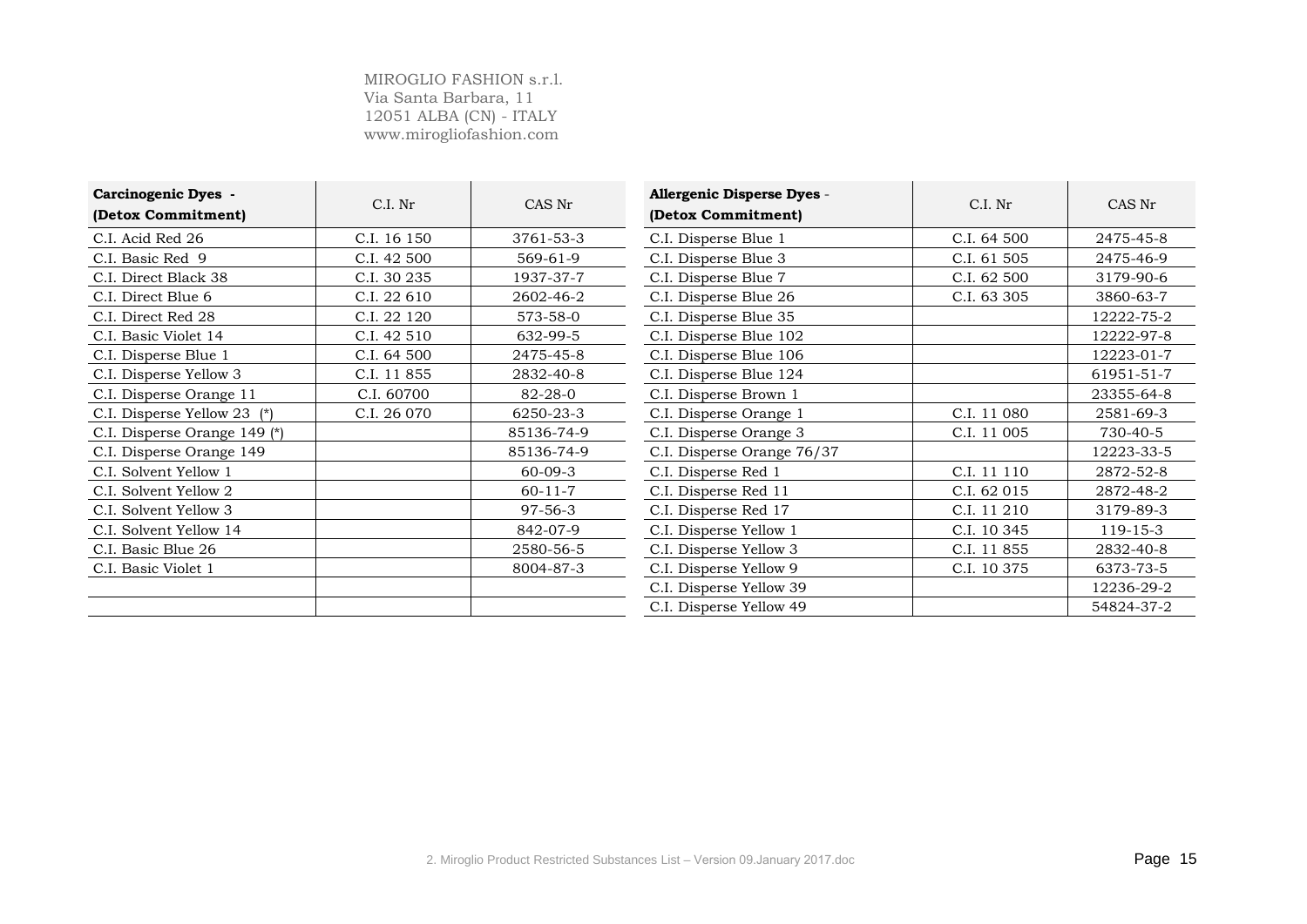| Chlorophenols - (Detox Commitment) | CAS Nr     |
|------------------------------------|------------|
| Pentachlorophenol (PCP)            | 87-86-5    |
| Tetrachlorophenols (TeCP)          | 25167-83-3 |
| 2,3,4,5-Tetrachlorophenol          | 4901-51-3  |
| 2,3,4,6-Tetrachlorophenol          | 58-90-2    |
| 2,3,5,6-tetrachlorophenol          | 935-95-5   |
| Trichlorophenol (TriCP)            | 25167-82-2 |
| 2,4,6-trichlorophenol              | 88-06-2    |
| 2,3,4-trichlorophenol              | 15950-66-0 |
| 2,3,5-trichlorophenol              | 933-78-8   |
| 2,3,6-trichlorophenol              | 933-75-5   |
| 2,4,5-trichlorophenol              | 95-95-4    |
| 3,4,5-trichlorophenol              | 609-19-8   |
| Dichlorophenols (DiCP)             | 25167-81-1 |
| 2,3-dichlorophenol                 | 576-24-9   |
| 2,4-dichlorophenol                 | 120-83-2   |
| 2,5-dichlorophenol                 | 583-78-8   |
| 3, 4-dichlorophenol                | 95-77-2    |
| 3, 5-dichlorophenol                | 591-35-5   |
| Mono Chlorophenol                  | various    |

| Chlorinated Organic Carriers (Chlorobenzene-Chlorotoluene) - (Detox Commitment) | CAS Nr         |
|---------------------------------------------------------------------------------|----------------|
| 1,2-Dichlorobenzene                                                             | $95 - 50 - 1$  |
| 1,3-Dichlorobenzene                                                             | 541-73-1       |
| 1,4-Dichlorobenzene                                                             | 106-46-7       |
| Trichlorobenzenes                                                               | various        |
| 1,2,3-Trichlorobenzene                                                          | 87-61-6        |
| $1,2,4$ -trichlorobenzene                                                       | $120 - 82 - 1$ |
| 1,3,5-Trichlorobenzene                                                          | 108-70-3       |
| Tetrachlorobenzene                                                              | 12408-10-5     |
| 1,2,3,4-tetrachlorobenzene                                                      | 634-66-2       |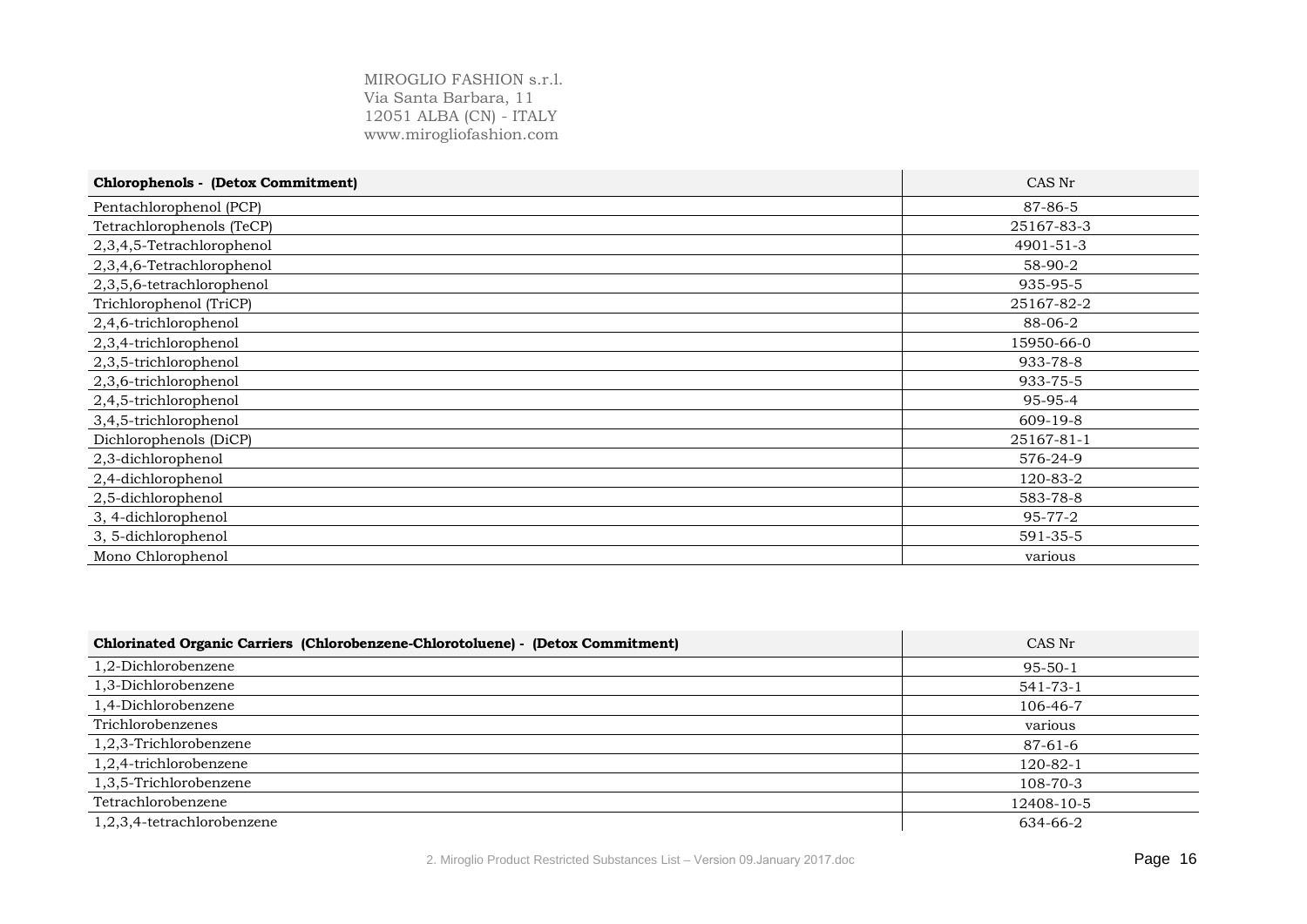| 1,2,3,5-tetrachlorobenzene                   | 634-90-2      |
|----------------------------------------------|---------------|
| 1,2,4,5-tetrachlorobenzene                   | 95-94-3       |
| Pentachlorobenzene                           | 608-93-5      |
| Hexachlorobenzene                            | 118-74-1      |
| 2-chlorotoluene                              | 95-49-8       |
| 3-chlorotoluene                              | 108-41-8      |
| 4-chlorotoluene                              | 106-43-4      |
| 2,3-dichlorotoluene                          | 32768-54-0    |
| 2,4-dichlorotoluene                          | 95-73-8       |
| 2,5-dichlorotoluene                          | 19398-61-9    |
| 2,7-dichlorotoluene                          | 118-69-4      |
| 3,4-dichlorotoluene                          | $95 - 75 - 0$ |
| 2,3,6-trichlorotoluene                       | 2077-46-5     |
| 2,4,5-trichlorotoluene                       | 6639-30-1     |
| Benzotrichloride                             | 98-07-7       |
| alfa, 2,4-trichlorotoluene                   | 94-99-5       |
| alfa,2,6-trichlorotoluene                    | 2014-83-7     |
| alfa, 3, 4-trichlorotoluene                  | 102-47-6      |
| alpha, alpha, 2,6- tetrachlorotoluene        | $81 - 19 - 6$ |
| alpha, alpha, alpha, 2, - tetrachlorotoluene | 2136-89-2     |
| alpha, alpha, alpha, 4- tetrachlorotoluene   | 5216-25-1     |
| 2,3,4,5,6-pentachlorotoluene                 | 877-11-2      |

| Biocides - (Detox Commitment) | CAS Nr        | <b>Biocides</b> - (Detox Commitment) | CAS Nr     |
|-------------------------------|---------------|--------------------------------------|------------|
| Azinophosmethyl               | $86 - 50 - 0$ | Methoxychlor                         | 72-43-5    |
| Azinophosetyl                 | 2642-71-9     | Mirex                                | 2385-85-5  |
| Aldrine                       | 309-00-2      | Monocrotophos                        | 6923-22-4  |
| Bromophos-ethyl               | 4824-78-6     | Parathion                            | 56-38-2    |
| Carbaryl                      | $63 - 25 - 2$ | Parathion-methyl                     | 298-00-0   |
| Chlordane                     | 57-74-9       | Propethamphos                        | 31218-83-4 |
| Chlordimeform                 | 164-98-3      | Profenophos                          | 41198-08-7 |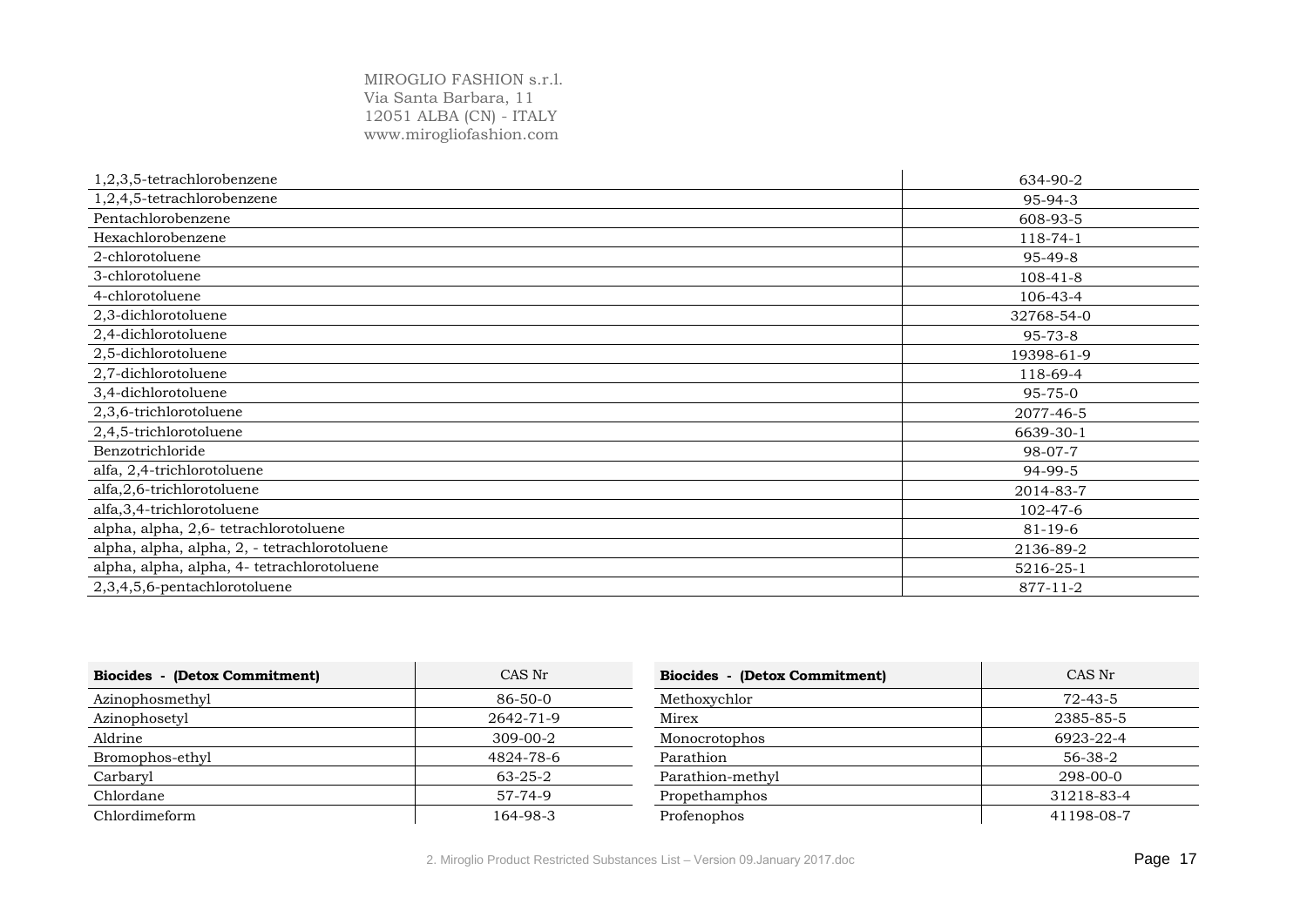| Coumaphos                     | $56 - 72 - 4$      | Quinalphos             | 13593-03-8     |
|-------------------------------|--------------------|------------------------|----------------|
| Cyfluthrin                    | 68359-37-5         | Toxaphen (Camphechlor) | 8001-35-2      |
| Cyhalothrin                   | 91465-08-6         | Trifluralin            | 1582-09-8      |
| Cypermethrin                  | 52315-07-8         | $2,4,5-T$              | $93 - 76 - 5$  |
| DEF                           | 87-48-8            | $2,4-D$                | $94 - 75 - 7$  |
| Deltamethrin                  | 52918-63-5         | Captafol               | 2425-06-1      |
| DDD                           | 53-19-0, 72-54-8   | Chlorphenvinphos       | 470-90-6       |
| DDE                           | 3424-82-6, 72-55-9 | Dichlorprop            | 120-36-5       |
| <b>DDT</b>                    | 50-29-3, 789-02-6  | Dinoseb und salts      | 88-85-7        |
| Diazinon                      | 333-41-5           | <b>MCPA</b>            | $94 - 74 - 6$  |
| Dicrotophos                   | 3735-78-3          | <b>MCPB</b>            | $94 - 81 - 5$  |
| Dieldrine                     | $60 - 57 - 1$      | Mecroprop              | 93-65-2        |
| Dimethoate                    | $60 - 51 - 5$      | Phosdrin / Mevinphos   | 7786-34-7      |
| $\alpha$ -Endosulfan          | 959-98-8           | Metamidophos           | 10265-92-6     |
| $\beta$ - Endosulfan          | 33213-65-9         | Malathion              | $121 - 75 - 5$ |
| Endrine                       | $72-20-8$          |                        |                |
| Esfenvalerat                  | 66230-04-4         |                        |                |
| Fenvalerate                   | 51630-58-1         |                        |                |
| Heptachlor                    | $76 - 44 - 8$      |                        |                |
| Heptachlorepoxide             | 1024-57-3          |                        |                |
| Hexachlorobenzene             | 118-74-1           |                        |                |
| $\alpha$ -Hexaclorcyclohexane | 319-84-6           |                        |                |
| $\beta$ - Hexaclorcyclohexane | 319-85-7           |                        |                |
| δ- Hexaclorcyclohexane        | 319-86-8           |                        |                |
| Lindane (g-HCH)               | 58-89-9            |                        |                |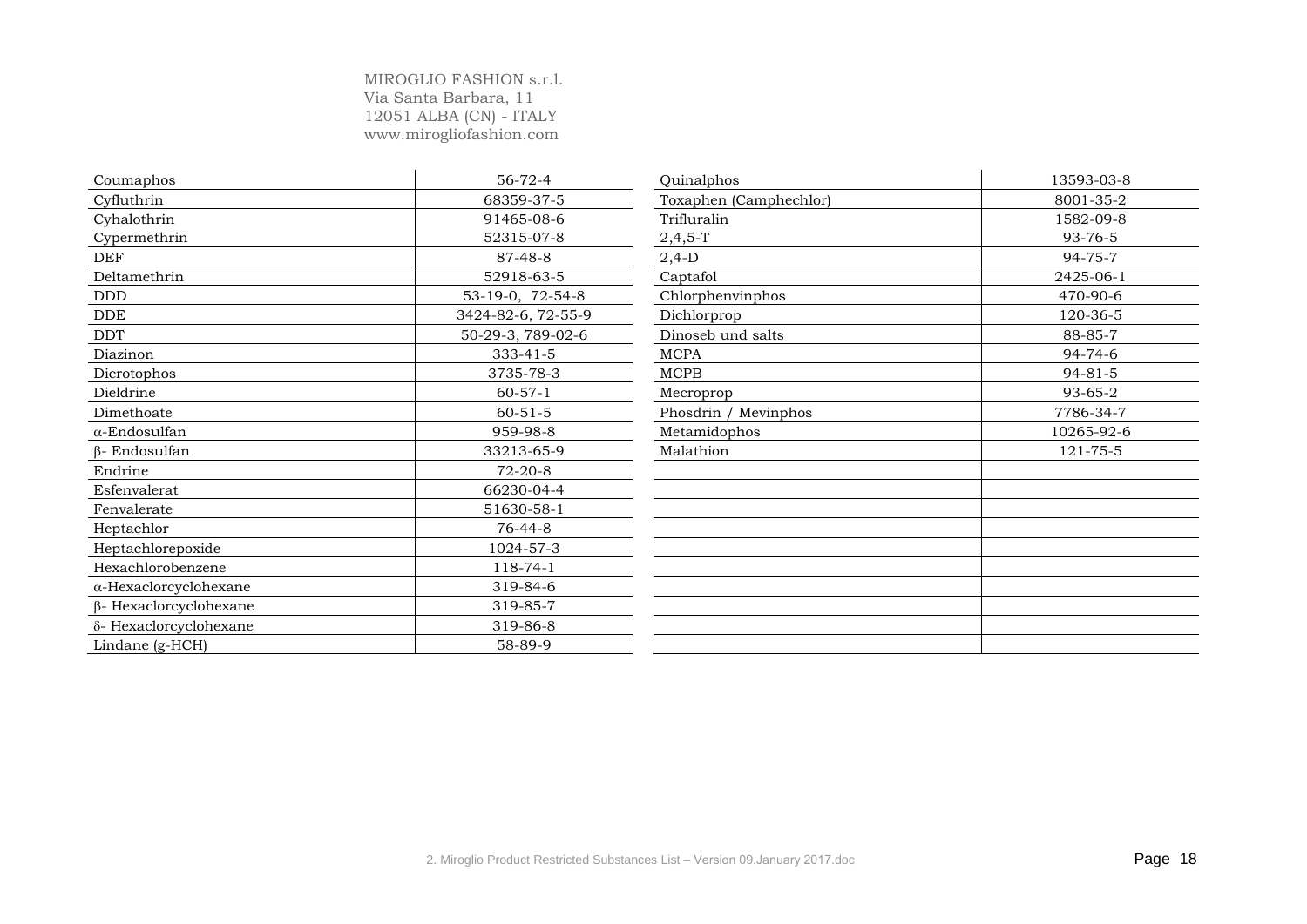| Nonylphenols (NP) - Octylphenols (OP) - (Detox Commitment) | CAS Nr         |  |  |
|------------------------------------------------------------|----------------|--|--|
| Octylphenol OP                                             | Various        |  |  |
| 4-(1,1,3,3-Tetramethylbutyl)-phenol                        | 140-66-9       |  |  |
| OctylPhenol                                                | 27193-28-8     |  |  |
| 4-Octylphenol                                              | 1806-26-4      |  |  |
| Nonylphenol NP                                             | Various        |  |  |
| 4-Nonylphenol                                              | 25154-52-3     |  |  |
| Nonylphenol                                                | $104 - 40 - 5$ |  |  |
| Nonylphenol                                                | 90481-04-2     |  |  |
| 4-Nonylphenol (branched)                                   | 84852-15-3     |  |  |
| Nonylphenol                                                | 1173019-62-9   |  |  |

| Nonylphenolethoxylates (NPEO) - Octylphenolethoxylates (OPEO) - (Detox Commitment) | CAS Nr          |
|------------------------------------------------------------------------------------|-----------------|
| Nonylphenol Ethoxylates NPEO $(1-2)$                                               | Various         |
| Nonylphenol Ethoxylates NPEO (3-18)                                                | Various         |
| (Nonylphenoxy)-polyethylenoxid                                                     | 9016-45-9       |
| 4-Nonylphenol, ethoxylated                                                         | 26027-38-3      |
| (NPEs 3-18) Poly(oxy-1,2-ethanediyl),                                              | 68412-54-4      |
| 4-Nonylphenol, branched, ethoxylated                                               | 127087-87-0     |
| Unbekanntes Farbmittel 94 (SIN list)                                               | 37205-87-1      |
| Octylphenol Ethoxylates OPEO (1-2)                                                 | Various         |
| Octylphenol Ethoxylates OPEO $(3-18)$                                              | Various         |
| (OPEs 3-18) alpha-[4-(1,1,3,3-                                                     | $9002 - 93 - 1$ |
| 4-tert-Octylphenolethoxylate                                                       | 9036-19-5       |
| 4-tert-Octylphenolethoxylate                                                       | 68987-90-6      |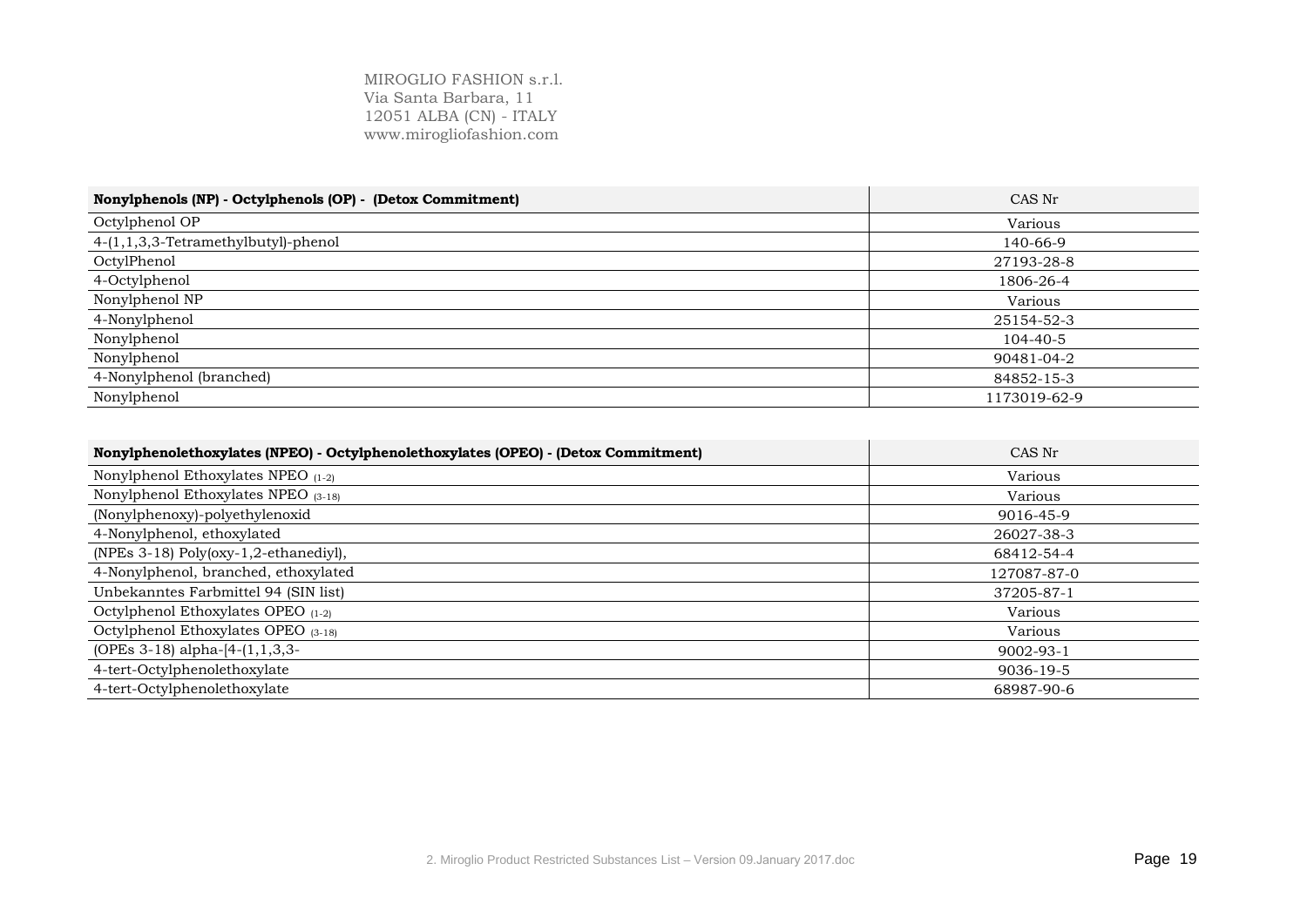| Perfluorinated Compounds - (Detox Commitment)     | <b>Short Form</b> | <b>CAS Nr</b>         |
|---------------------------------------------------|-------------------|-----------------------|
| <b>Short Chain Perfluoro Compounds</b>            |                   |                       |
| Perfluorbutansulfonic acid                        | (PFBS)            | 29420-49-3 / 375-73-5 |
| Perfluorohexane sulfonic acid                     | (PFHxS)           | 3871-99-6 / 355-46-4  |
| Perfluoro 1-heptanesulphonic acid                 | (PFHpS)           | 375-92-8 / 60270-55-5 |
| Perfluorobutanoic acid                            | (PFBA)            | 375-22-4              |
| Perfluoropentanoic acid                           | (PFPeA)           | 2706-90-3             |
| Perfluoro n-hexanoic acid                         | (PFHxA)           | 307-24-4              |
| Perfluoro n-heptanoic acid                        | (PFHpA)           | 375-85-9              |
| 7H-Perfluoroheptanoic acid                        | (HPFHpA)          | 1546-95-8             |
| 4:2 Fluorotelomer sulfonate                       | (FTOH 4-2)        | 2043-47-2             |
| 6:2 Fluorotelomer sulfonate                       | (FTOH 6-2)        | 647-42-7              |
| <b>Long Chain Perfluoro Compounds</b>             |                   |                       |
| Perfluorooctane sulfonic acid                     | (PFOS)            | 2795-39-3 / 1763-23-1 |
| Perfluorodecane sulfonic acid                     | (PFDS)            | 13419-61-9 / 335-77-3 |
| Perfluorooctane-sulfonamide                       | (PFOSA)           | 754-91-6              |
| Perfluoro n-octanoic acid                         | (PFOA)            | $335 - 67 - 1$        |
| Perfluoro n-nonanoic acid                         | (PFNA)            | 375-95-1              |
| Perfluoro n-decanoic acid                         | (PFDA)            | 335-76-2              |
| Perfluoroundecanoic acid                          | (PFUnA)           | 2058-94-8 / 4234-23-5 |
| 2H,2H,3H,3H-Perfluoroundecanoic acid              | (HPFUnA)          | 34598-33-9            |
| Perfluorododecanoic acid                          | (PFDoA)           | $307 - 55 - 1$        |
| Perfluorotridecanoic acid                         | (PFTrA)           | 72629-94-8            |
| Perfluorotetradecanoic acid                       | (PFTA)            | 376-06-7              |
| Perfluoro-3,7-dimethyloctanoic acid               | (H2PFDA)          | 172155-07-6           |
| 1H,1H,2H,2H Perfluorooctane sulfonic acid         | (H4PFOS 6-2)      | 27619-97-2            |
| 1H, 1H, 2H, 2H-Perfluorooctyl acrylate            | $(FTA 6-2)$       | 17527-29-6            |
| 1H, 1H, 2H, 2H-Perfluorodecyl acrylate            | $(FTA 8-2)$       | 27905-45-9            |
| 1H, 1H, 2H, 2H-Perfluorododecyl acrylate          | (FTA 10-2)        | 17741-60-5            |
| 8:2 Fluorotelomer sulfonate                       | (FTOH 8-2)        | 678-39-7              |
| 10:2 Fluorotelomer sulfonate                      | (FTOH 10-2)       | 865-86-1              |
| 2-(N-methylperfluoro-1-octanesulfonamido)-ethanol | $(N-MeFOSE)$      | 24448-09-7            |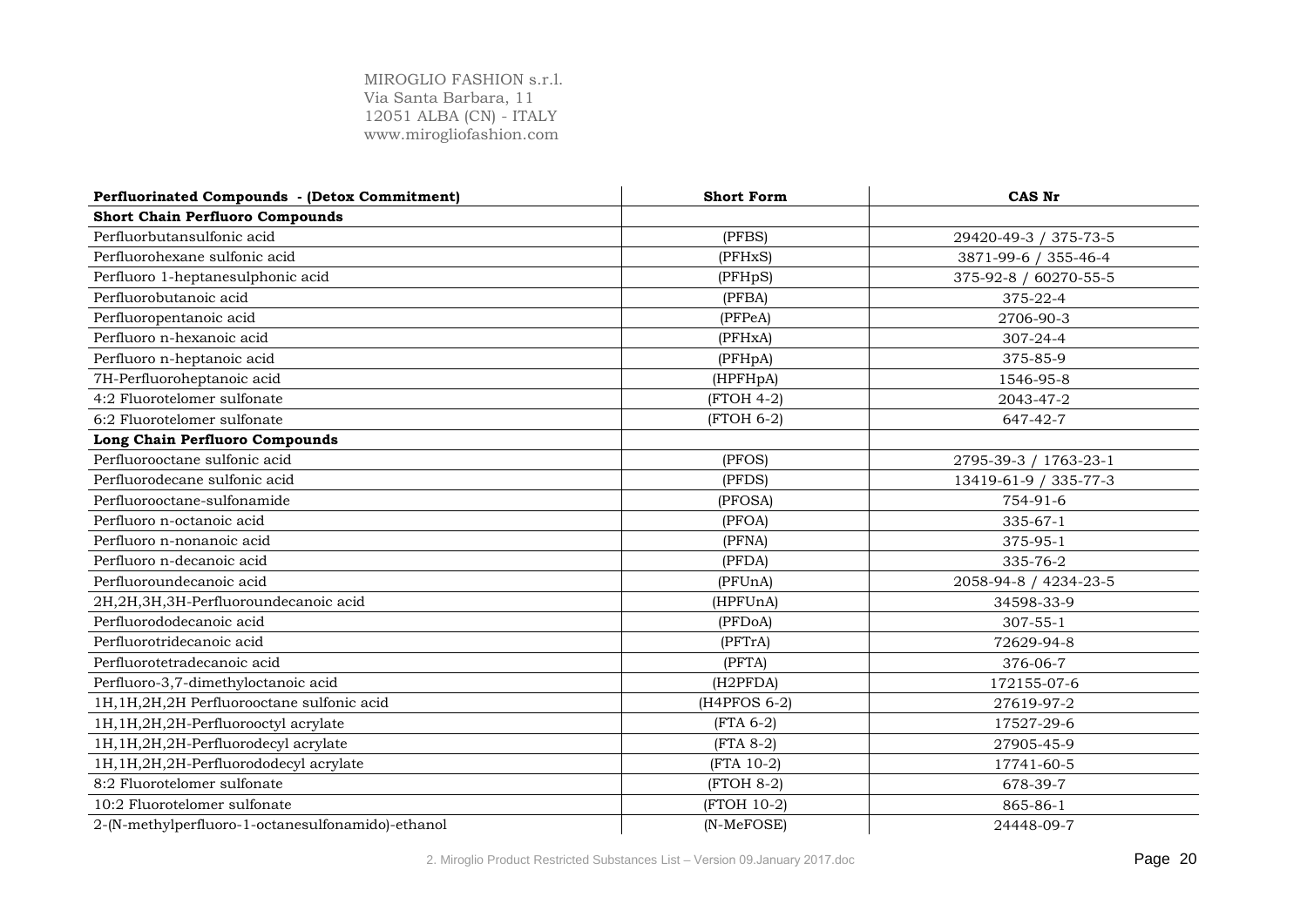| 2-(N-Ethylperfluoro-1-octanesulfonamido)-ethanol | $(N-EtFOSE)$ | 1691-99-2  |
|--------------------------------------------------|--------------|------------|
| N-methylperfluoro-1-octanesulfonamide            | (N-MeFOSA)   | 31506-32-8 |
| N-ethylperfluoro-1-octanesulfonamide             | $(N$ -EtFOSA | 4151-50-2  |

| Organotin compounds | <b>Short Form</b> | (Detox Commitment [*])                                                                                                                                                                                                                                                                                                                                                                                                                                                                                                                                                                                                                                                                                                                                                                                                                                                                                                            | CAS Nr     |
|---------------------|-------------------|-----------------------------------------------------------------------------------------------------------------------------------------------------------------------------------------------------------------------------------------------------------------------------------------------------------------------------------------------------------------------------------------------------------------------------------------------------------------------------------------------------------------------------------------------------------------------------------------------------------------------------------------------------------------------------------------------------------------------------------------------------------------------------------------------------------------------------------------------------------------------------------------------------------------------------------|------------|
| Dibutilyn           | (DBT)             | $[*]$                                                                                                                                                                                                                                                                                                                                                                                                                                                                                                                                                                                                                                                                                                                                                                                                                                                                                                                             | 1002-53-5  |
| Dimethyltin         | (DMT)             |                                                                                                                                                                                                                                                                                                                                                                                                                                                                                                                                                                                                                                                                                                                                                                                                                                                                                                                                   | NA         |
| Monobutylin         | (MBT)             | $[*]$                                                                                                                                                                                                                                                                                                                                                                                                                                                                                                                                                                                                                                                                                                                                                                                                                                                                                                                             | 1118-46-3  |
| Monooctylin         | (MOT)             | $[*] % \centering \includegraphics[width=0.9\textwidth]{images/TrDiS/N-Architecture.png} % \caption{The first two different values of $N$ in the right, $N=100$, $N=100$, $N=100$, $N=100$, $N=100$, $N=100$, $N=100$, $N=100$, $N=100$, $N=100$, $N=100$, $N=100$, $N=100$, $N=100$, $N=100$, $N=100$, $N=100$, $N=100$, $N=100$, $N=100$, $N=100$, $N=100$, $N=100$, $N=100$, $N=1$                                                                                                                                                                                                                                                                                                                                                                                                                                                                                                                                             | 15231-44-4 |
| Dioctylin           | (DOT)             | $[\star]$                                                                                                                                                                                                                                                                                                                                                                                                                                                                                                                                                                                                                                                                                                                                                                                                                                                                                                                         | 94410-05-6 |
| Tricyclohexyltin    | (TCyHT)           | $[*] % \centering \includegraphics[width=0.9\textwidth]{images/TrDiS/N-Architecture.png} % \caption{The first two different values of $N$ in the right, $N=100$, $N=100$, $N=100$, $N=100$, $N=100$, $N=100$, $N=100$, $N=100$, $N=100$, $N=100$, $N=100$, $N=100$, $N=100$, $N=100$, $N=100$, $N=100$, $N=100$, $N=100$, $N=100$, $N=100$, $N=100$, $N=100$, $N=100$, $N=100$, $N=1$                                                                                                                                                                                                                                                                                                                                                                                                                                                                                                                                             | NA         |
| Trioctylin          | (TOT)             |                                                                                                                                                                                                                                                                                                                                                                                                                                                                                                                                                                                                                                                                                                                                                                                                                                                                                                                                   | NA         |
| Tripropyltin        | (TPT)             | $[*]$                                                                                                                                                                                                                                                                                                                                                                                                                                                                                                                                                                                                                                                                                                                                                                                                                                                                                                                             | 668-34-8   |
| Trimethyltin        | (TMT)             |                                                                                                                                                                                                                                                                                                                                                                                                                                                                                                                                                                                                                                                                                                                                                                                                                                                                                                                                   | NA         |
| Triphenyltin        | (TPhT)            | $[*] % \centering \includegraphics[width=0.9\columnwidth]{figures/fig_10.pdf} \caption{The average number of times on the left and right. The number of times on the right, the number of times on the right, the number of times on the right, the number of times on the right, the number of times on the right, the number of times on the right, the number of times on the right, the number of times on the right, the number of times on the right, the number of times on the right, the number of times on the right, the number of times on the right, the number of times on the right, the number of times on the right, the number of times on the right, the number of times on the right, the number of times on the right, the number of times on the right, the number of times on the right, the number of times on the right, the number of times on the right, the number of times on the right, the number$ | 892-20-6   |
| Tetrabutylin        | (TebT)            | $[$                                                                                                                                                                                                                                                                                                                                                                                                                                                                                                                                                                                                                                                                                                                                                                                                                                                                                                                               | 1461-25-2  |
| Tributyltin         | (TBT)             | $[*]$                                                                                                                                                                                                                                                                                                                                                                                                                                                                                                                                                                                                                                                                                                                                                                                                                                                                                                                             | 56573-85-4 |
| Monomethylin        | (MMT)             |                                                                                                                                                                                                                                                                                                                                                                                                                                                                                                                                                                                                                                                                                                                                                                                                                                                                                                                                   | NA         |
| Monophenyltin       | (MPT)             |                                                                                                                                                                                                                                                                                                                                                                                                                                                                                                                                                                                                                                                                                                                                                                                                                                                                                                                                   | NA         |
| Diphenyltin         | (DPT)             | $[*] % \centering \includegraphics[width=0.9\textwidth]{images/TrDiS/N-Architecture.png} % \caption{The first two different values of $N$ in the right, $N=100$, $N=100$, $N=100$, $N=100$, $N=100$, $N=100$, $N=100$, $N=100$, $N=100$, $N=100$, $N=100$, $N=100$, $N=100$, $N=100$, $N=100$, $N=100$, $N=100$, $N=100$, $N=100$, $N=100$, $N=100$, $N=100$, $N=100$, $N=100$, $N=1$                                                                                                                                                                                                                                                                                                                                                                                                                                                                                                                                             | 1011-95-6  |
| Tetraethyltin       | (TeET)            | $[^*]$                                                                                                                                                                                                                                                                                                                                                                                                                                                                                                                                                                                                                                                                                                                                                                                                                                                                                                                            | 597-64-8   |
| Tributyltin Oxide   | (TBTO)            | $[$                                                                                                                                                                                                                                                                                                                                                                                                                                                                                                                                                                                                                                                                                                                                                                                                                                                                                                                               | 56-35-9    |
|                     | (DBTC)            | $[ * ] % \centering % {\includegraphics[width=0.9\textwidth]{images/Trig7.pdf}} \caption{The figure shows the results of the estimators in the left hand side.} \label{fig:Trig7}$                                                                                                                                                                                                                                                                                                                                                                                                                                                                                                                                                                                                                                                                                                                                                | 683-18-1   |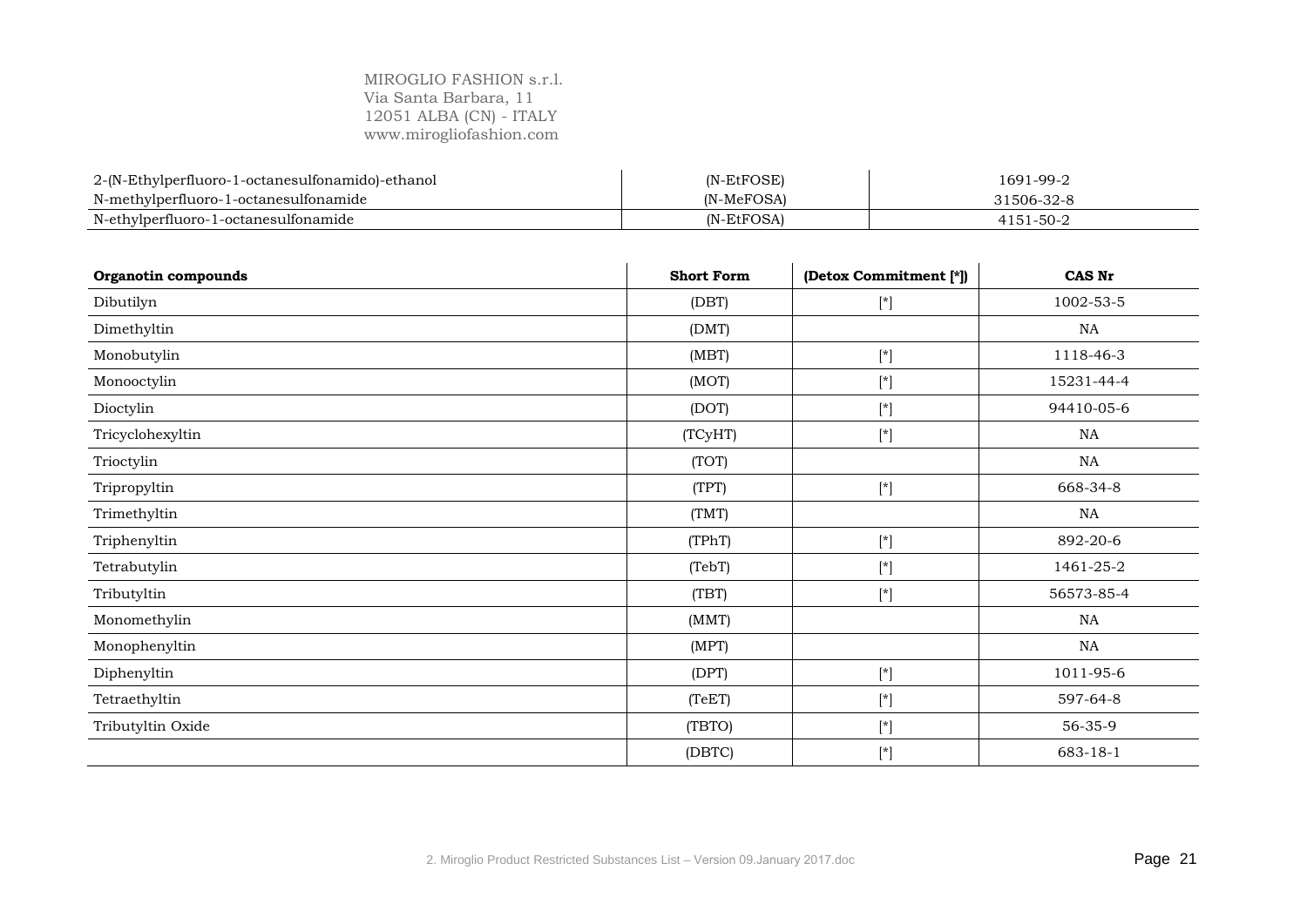| <b>Flame Retardants -</b>         | <b>Short Form</b> | (Detox Commitment [*]) | CAS Nr                                                                   |
|-----------------------------------|-------------------|------------------------|--------------------------------------------------------------------------|
| Polybrominated biphenyls          | (PBBs)            | [*]                    | 59536-65-1                                                               |
| Monobromo biphenyls               | (MonoBB)          | $\mathsf{r}$           | Various                                                                  |
| Dibromo biphenyls                 | (DiBB)            | $\lceil * \rceil$      | Various                                                                  |
| Tribromo biphenyls                | (TriBB)           | $\lceil * \rceil$      | Various                                                                  |
| Tetrabromo biphenyls              | (TetraBB)         | $\lceil$ *]            | Various                                                                  |
| Pentabromo biphenyls              | (PentaBB)         | $\mathsf{r}$           | Various                                                                  |
| Hexabromo biphenyls               | (HexaBB)          | $\mathbb{R}^*$         | Various                                                                  |
| Heptabromo biphenyls              | (HeptaBB)         | $\mathsf{r}$           | Various                                                                  |
| Octabromo biphenyls               | (OctaBB)          | $\mathsf{r}$           | Various                                                                  |
| Nonabromo biphenyls               | (NonaBB)          | $\mathbb{R}^*$         | Various                                                                  |
| Decabromo biphenyl                | (DecaBB)          | $\lceil$ *]            | 13654-09-6                                                               |
| Polybrominated diphenyl ethers    | (PBDEs)           | $\lceil$ *]            | Various                                                                  |
| Monobromo diphenyl ethers         | (MonoBDE)         | $[^{\star}]$           | Various                                                                  |
| Dibromo diphenyl ethers           | (DiBDE)           | $\mathbb{R}^*$         | Various                                                                  |
| Tribromo diphenyl ethers          | (TriBDE)          | $\mathbb{R}^*$         | Various                                                                  |
| Tetrabromo diphenyl ethers        | (TetraBDE)        | $\mathsf{r}$           | 40088-47-9                                                               |
| Pentabromo diphenyl ethers        | (PentaBDE)        | $\lceil * \rceil$      | 32534-81-9                                                               |
| Hexabromo diphenyl ethers         | (HexaBDE)         | $\lceil$ *]            | 36483-60-0                                                               |
| Heptabromo diphenyl ethers        | (HeptaBDE)        | $\mathsf{r}$           | 68928-80-3                                                               |
| Octabromo diphenyl ethers         | (OctaBDE)         | $\lceil * \rceil$      | 32536-52-0                                                               |
| Nonabromo diphenyl ethers         | (NonaBDE)         | $\lceil$ *]            | 63936-56-1                                                               |
| Decabromo diphenyl ethers         | (DecaBDE)         | $\mathsf{r}$           | 1163-19-5                                                                |
| Bis(2,3-dibromopropyl)phosphate   | (BIS) or (BBP)    | $\lceil * \rceil$      | 5412-25-9                                                                |
| Tris(2-chloroethyl)phosphate      | (TCEP)            | $\mathbb{R}^*$         | 115-96-8                                                                 |
| Hexabromocyclodecane              | (HBCDD)           | $[\ast]$               | 3194-55-6<br>134237-50-6,<br>134237-51-7,<br>134237-52-8,<br>25637-99-4, |
| Tetrabromobisphenol A             | (TBBPA)           | $\lceil$ *]            | 79-94-7                                                                  |
| Tris(1-aziridinyl)phosphine oxide | (TEPA)            | $[$                    | 5455-55-1                                                                |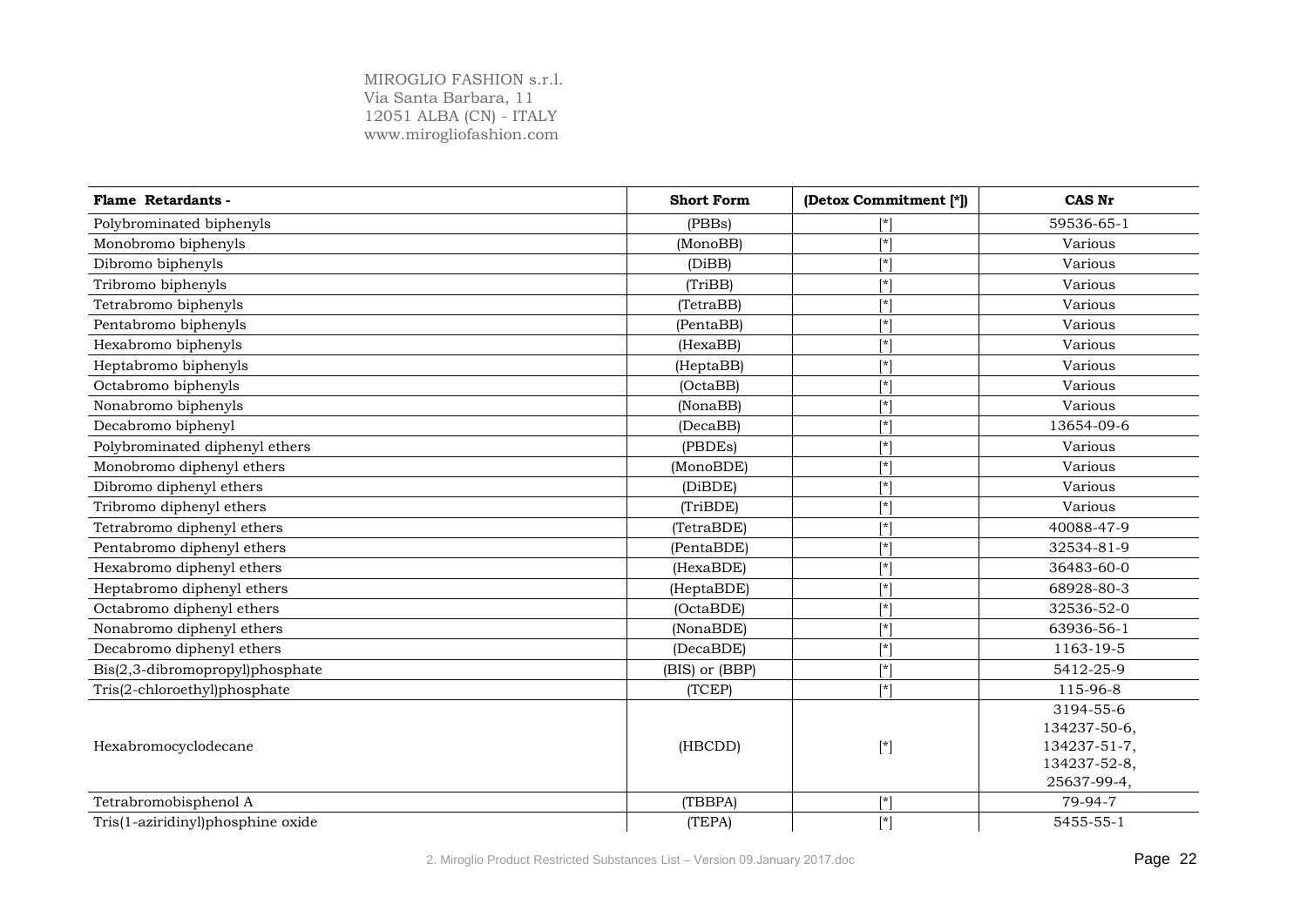| $Tris(2,3,-dibromopropyl)$ - phosphate              | (TRIS)  | ľ* | 126-72-7              |
|-----------------------------------------------------|---------|----|-----------------------|
|                                                     |         | [* | 1303-96-4             |
| Sodium tetraborate                                  |         |    | 1303-43-4             |
|                                                     |         |    | 12179-04-3            |
|                                                     |         |    | 215-540-4             |
| Boron trioxide                                      |         |    | 1303-86-2             |
| Boric acid                                          |         |    | 10043-35-3 11113-50-1 |
| Antimony trioxide                                   |         |    | 1309-64-4             |
| Tri-o-cresyl phosphate                              |         |    | 78-30-8               |
| 2,2-bis(bromomethyl)-1,3-propanediol                | (BBMP)  |    | 3296-90-0             |
| Tris(1,3-dichloro-isopropyl) phosphate              | (TDCP)  |    | 13674-87-8            |
| Bis (2,3-dibromopropylether) of tetrabromobisphenol | (BDBPT) |    | 21850-44-2            |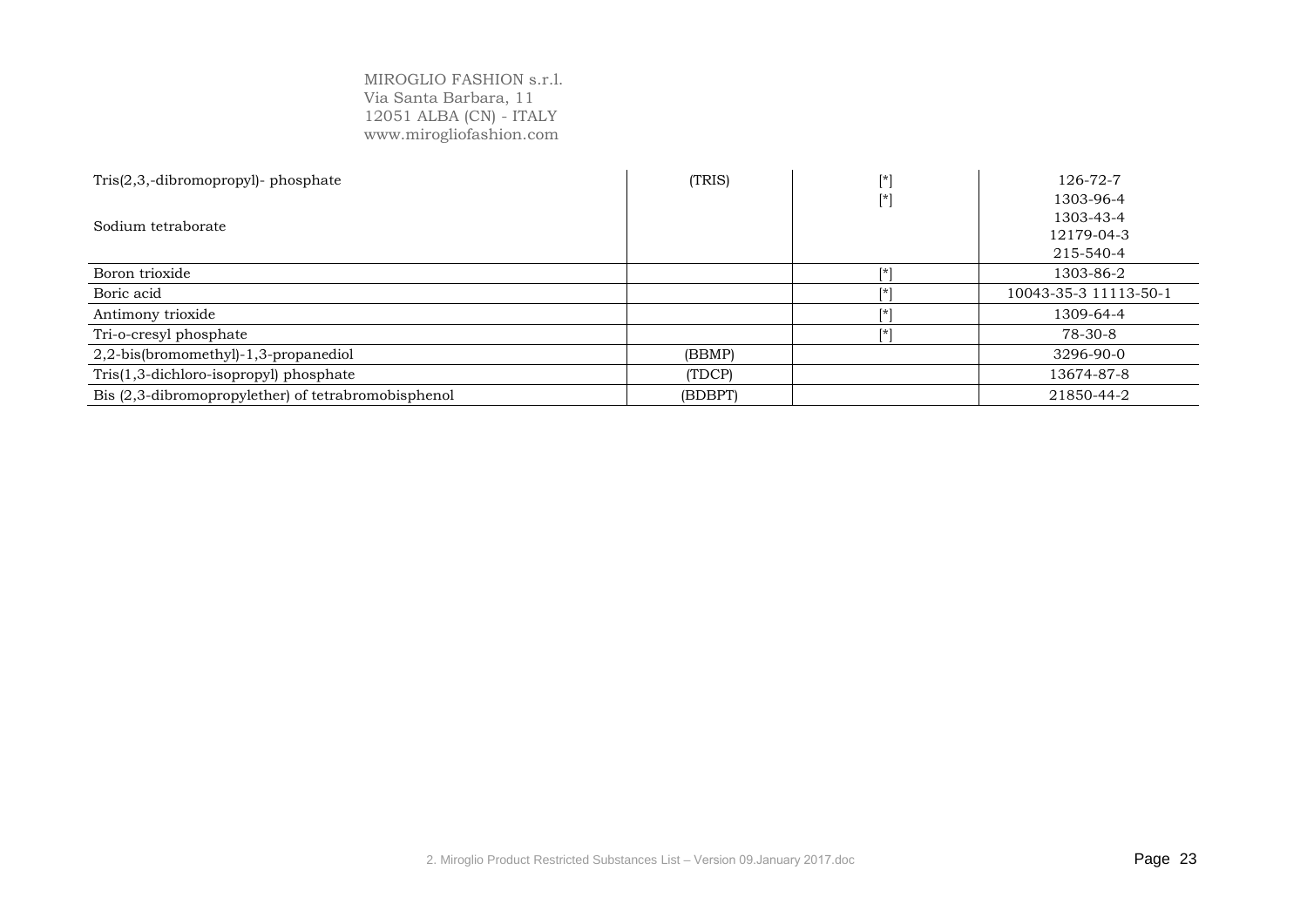| <b>Dioxin and Furans</b>                    | CAS Nr      | Group                   | Limit<br>$(\mu g/kg)$ | Polycyclic Aromatic Hydrocarbons<br>(IPA - PAH) - (Detox Commitment) | CAS Nr         |
|---------------------------------------------|-------------|-------------------------|-----------------------|----------------------------------------------------------------------|----------------|
| 2,3,7,8-tetraclorodibenzo-p-diossina        | 1746-01-6   |                         |                       | Acenaphtene                                                          | 83-32-9        |
| 1,2,3,7,8-pentaclorodibenzo-p-diossina      | 40321-76-4  | 1                       | $\leq 1$              | Acenaphtylene                                                        | 208-96-8       |
| 2,3,7,8-tetraclorodibenzo-furano            | 51207-31-9  |                         |                       | Anthracene                                                           | $120 - 12 - 7$ |
| 2,3,4,7,8-Pentaclorodibenzo-furano          | 57117-31-4  |                         |                       | Benzo[a]anthracene                                                   | $56 - 55 - 3$  |
| 1,2,3,4,7,8-esaclorodibenzo-p-diossina      | 39227-28-6  |                         |                       | Benzo[a]pyrene                                                       | $50-32-8$      |
| 1,2,3,7,8,9-esaclorodibenzo-p-diossina      | 19408-74-3  |                         |                       | Benzo[b]fluoranthene                                                 | 205-99-2       |
| 1,2,3,6,7,8-esaclorodibenzo-p-diossina      | 57653-85-7  |                         |                       | Benzo[ghi]perylene                                                   | 191-24-2       |
| 1,2,3,7,8-pentaclorodibenzofurano           | 57117-41-6  | $\boldsymbol{2}$        | $\leq 5$              | Benzo[k]fluoranthene                                                 | 207-08-9       |
| 1,2,3,7,8,9-esaclorodibenzofurano           | 57117-41-6  |                         |                       | Chrysene                                                             | 218-01-9       |
| 1,2,3,6,7,8-esaclorodibenzofurano           | 57117-44-9  |                         |                       | Dibenz[a,h]anthracene                                                | 53-70-3        |
| 2,3,4,6,7,8-esaclorodibenzofurano           | 60851-34-5  |                         |                       | Fluoranthene                                                         | 206-44-0       |
| 1,2,3,4,6,7,8-eptaclorodibenzo-p-diossina   | 35822-46-9  |                         |                       | Fluorene                                                             | 86-73-7        |
| 1,2,3,4,6,7,8,9-octaclorodibenzo-p-diossina | 3268-87-9   |                         |                       | $Indeno[1,2,3-cd]pyrene$                                             | 193-39-5       |
| 1,2,3,4,6,7,8-eptaclorodibenzofurano        | 67562-39-4  | 3                       | $\leq 100$            | Naphtalene                                                           | $91 - 20 - 3$  |
| 1,2,3,4,7,8,9-eptaclorodibenzofurano        | 55673-89-7  |                         |                       | Phenanthrene                                                         | $85 - 01 - 8$  |
| 1,2,3,4,6,7,8,9-octaclorodibenzofuranp      | 39001-02-0  |                         |                       | Pyrene                                                               | 129-00-0       |
| 2,3,7,8-tetrabromodibenzo-p-diossina        | 50585-41-6  |                         |                       |                                                                      |                |
| 1,2,3,7,8-pentabromodibenzo-p-diossina      | 109333-34-8 | $\overline{\mathbf{4}}$ | $\leq 1$              |                                                                      |                |
| 2,3,7,8-tetrabromodibenzo-furano            | 67733-57-7  |                         |                       |                                                                      |                |
| 2,3,4,7,8-pentabromodibenzofurano           | 67733-57-7  |                         |                       |                                                                      |                |
| 1,2,3,4,7,8-esabromdibenzo-p-diossina       | 110999-44-5 |                         |                       |                                                                      |                |
| 1,2,3,7,8,9-esabromodibenzo-p-diossina      | 110999-46-7 |                         |                       |                                                                      |                |
| 1,2,3,6,7,8-esabromodibenzo-p-diossina      | 110999-45-6 | 5                       | $\leq 5$              |                                                                      |                |
| 1,2,3,7,8-pentabromodibenzofurano           | 107555-93-1 |                         |                       |                                                                      |                |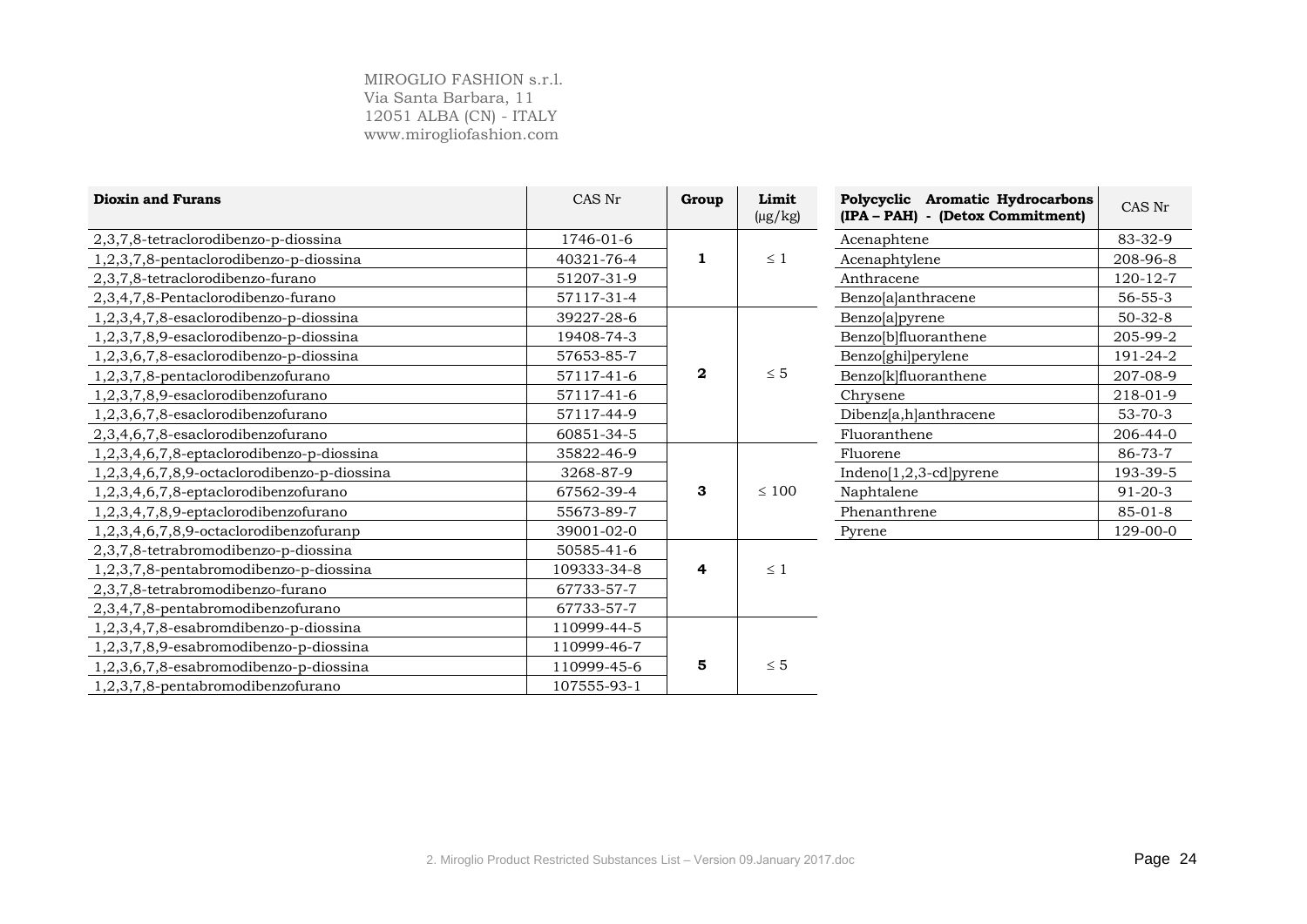| <b>Chlorinated solvents - (Detox Commitment)</b> | CAS Nr         |                         |
|--------------------------------------------------|----------------|-------------------------|
| Dichloromethane                                  | 75-09-2        |                         |
| Chloroform                                       | 67-66-3        |                         |
| Tetrachloromethane                               | $56 - 23 - 5$  |                         |
| 1,1,2-Trichloroethane                            | $79 - 00 - 5$  |                         |
| 1,1-Dichloroethane                               | $75 - 34 - 3$  |                         |
| 1,2-Dichloroethane                               | 107-06-2       |                         |
| Trichloroethylene                                | $79-01-6$      |                         |
| Perchloroethylene                                | 127-18-4       |                         |
| 1,1,1-trichloroethane                            | $71 - 55 - 6$  |                         |
| 1,1,1,2-Tetrachloroethane                        | 630-20-6       |                         |
| 1,1,2,2-Tetrachloroethane                        | $79-34-5$      |                         |
| Pentachloroethane                                | $76-01-7$      |                         |
| 1,1-Dichloroethylene                             | $75 - 35 - 4$  |                         |
| Other Solvents (VOCs) - (Detox Commitment)       | <b>CAS Nr</b>  | Detection Limit (mg/kg) |
| Methyl-ethyl ketone                              | 78-93-3        | $0,1$ mg/kg             |
| Benzene                                          | $71-43-2$      | $0,1$ mg/kg             |
| Toluene                                          | 108-88-3       | $0,1$ mg/kg             |
| Ethylbenzene                                     | $100 - 41 - 4$ | $0,1$ mg/kg             |
| Xylene                                           | 1330-20-7      | $0,1$ mg/kg             |
| Styrene                                          | 100-42-5       | $0,1$ mg/kg             |
| Cyclohexanone                                    | 108-94-1       | $2 \text{ mg/kg}$       |
| 2-ethoxyethylacetate                             | $111 - 15 - 9$ | $10 \text{ mg/kg}$      |
| 1,2,3-trichloropropane                           | $96 - 18 - 4$  | $10 \text{ mg/kg}$      |
| Acetophenone                                     | 98-86-2        | $1 \text{ mg/kg}$       |
| Naphtalene                                       | $91 - 20 - 3$  | $0,1$ mg/kg             |
| N,N-dimethylformamide                            | $68 - 12 - 2$  | $1 \text{ mg/kg}$       |
| 1-methyl-2-pyrrolidone                           | 872-50-4       | $50 \text{ mg/kg}$      |
| 2-phenyl-2-propanole                             | 617-94-7       | $1 \text{ mg/kg}$       |
| Bis-(2-methoxyethyl) ether                       | 111-96-6       | $20 \text{ mg/kg}$      |
| N,N-dimethylacetamide                            | 127-19-5       | $20 \text{ mg/kg}$      |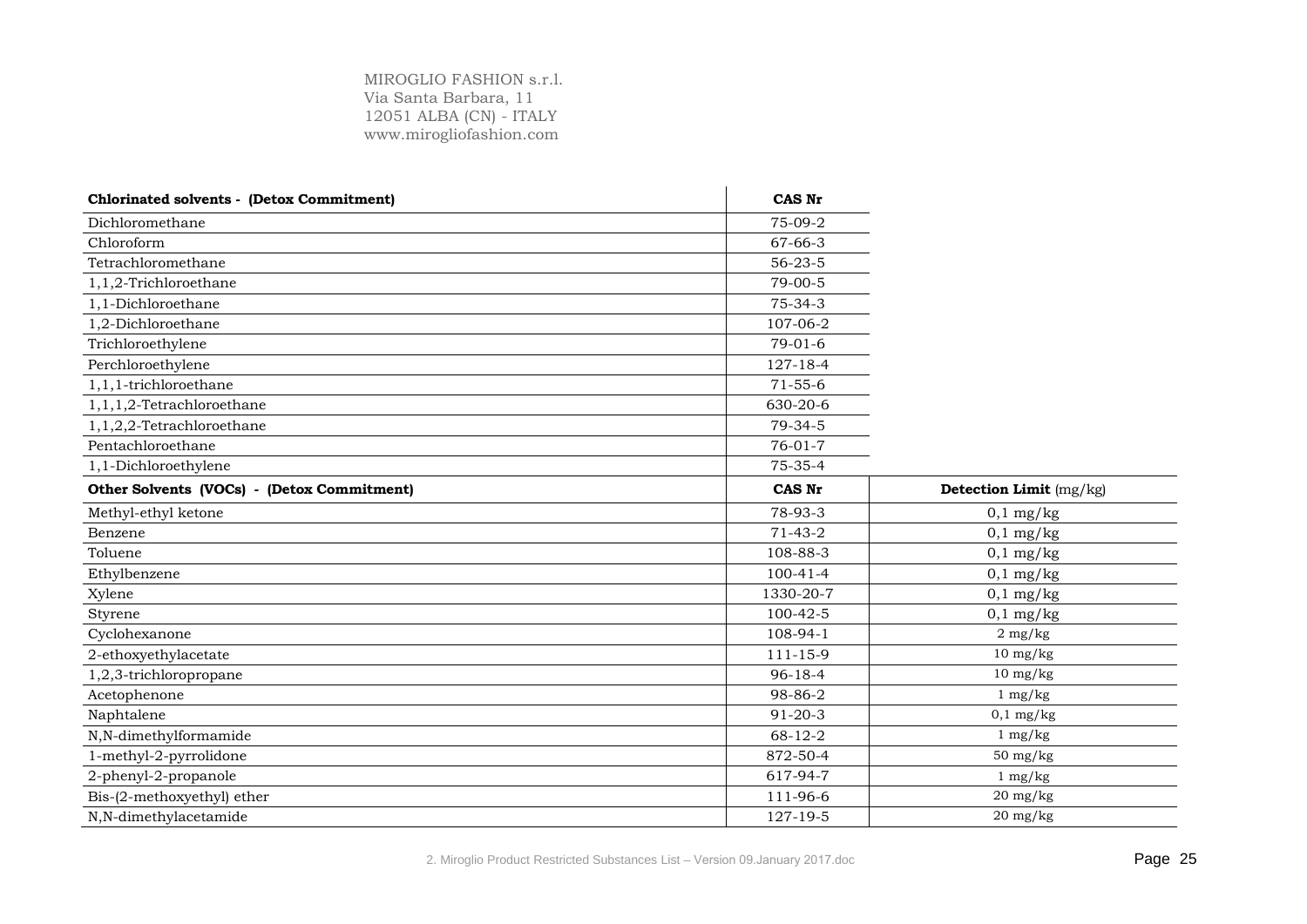| <b>Phthalates</b> |                                                                                   | <b>Short form</b>     | <b>(Detox)</b><br>Commitment:<br>[*]) | CAS Nr         | Detection Limit (mg/kg) |
|-------------------|-----------------------------------------------------------------------------------|-----------------------|---------------------------------------|----------------|-------------------------|
|                   | Diisobutyl phthalate                                                              | <b>DIBP</b>           | $\lceil * \rceil$                     | 84-69-5        | $1 \text{ mg/kg}$       |
| $\sqrt{2}$        | Dibutyl phthalate                                                                 | <b>DBP</b>            | $[\ast]$                              | 84-74-2        | $1 \text{ mg/kg}$       |
| 3                 | BenzylButyl phthalate                                                             | <b>BBP</b>            | $\lceil$ * $\rceil$                   | 85-68-7        | $1 \text{ mg/kg}$       |
| $\overline{4}$    | Di(ethylhexil) phthalate                                                          | <b>DEHP</b>           | $\lceil * \rceil$                     | 117-81-7       | $1 \text{ mg/kg}$       |
| $\mathbf 5$       | Di(n-octyl) phthalate                                                             | <b>DNOP</b>           | $\lceil * \rceil$                     | $117 - 84 - 0$ | $5 \text{ mg/kg}$       |
| 6                 | Diisononyl phthalate                                                              | <b>DINP</b>           | $\lceil * \rceil$                     | 28553-12-0     | $1 \text{ mg/kg}$       |
| $\overline{7}$    | Diisodecyl phthalate                                                              | <b>DIDP</b>           |                                       | 26761-40-0     | $5 \text{ mg/kg}$       |
| 8                 | 1,2-benzendicarboxilic acid, di C6-8 branched alkyl<br>esters C7 rich             | <b>DIHP</b>           | $[\ast]$                              | 71888-89-6     | $5 \text{ mg/kg}$       |
| 9                 | 1,2-benzendicarboxilic acid, di C7-11 branched and<br>linear alkyl esters C7 rich | <b>DHNUP</b>          | $[\ast]$                              | 68515-42-4     | $5 \text{ mg/kg}$       |
| 10                | Dipentyl phtalate                                                                 | <b>DPP</b>            | $\lceil$ *]                           | $131 - 18 - 0$ | $1 \text{ mg/kg}$       |
| 11                | Di-n-hexyl phthalate                                                              | <b>DHP</b>            |                                       | 84-75-3        | $1 \text{ mg/kg}$       |
| 12                | 1,2-Benzenedicarboxylic acid, dipentylester, branched<br>and linear               |                       |                                       | 84777-06-0     | $5 \text{ mg/kg}$       |
| 13                | Di-iso-pentyl phthalate                                                           | <b>DIPP</b>           |                                       | 605-50-5       | $1 \text{ mg/kg}$       |
| 14                | N-pentyl-iso-pentyl phthalate                                                     | PIPP-<br><b>NPIPP</b> |                                       | 776297-69-9    | $5 \text{ mg/kg}$       |
| 15                | Bis(2-methoxyethyl) phthalate                                                     | <b>DMEP</b>           | $\lceil * \rceil$                     | 117-82-8       | $1 \text{ mg/kg}$       |
| 16                | Di-n-hexyl phthalate                                                              | DnHP                  | $\lceil$ * $\rceil$                   | $84 - 75 - 3$  | $5 \text{ mg/kg}$       |
| 17                | Dinonyl phthalate                                                                 | <b>DNP</b>            |                                       | 84-76-4        | $5 \text{ mg/kg}$       |
| 18                | Diethyl phthalate                                                                 | <b>DEP</b>            |                                       | 84-66-2        | $1 \text{ mg/kg}$       |
| 19                | Di-n-propyl phthalate                                                             | <b>DPRP</b>           |                                       | $131 - 16 - 8$ | $5 \text{ mg/kg}$       |
| 20                | Di-cyclohexyl phthalate                                                           | <b>DCHP</b>           |                                       | $84 - 61 - 7$  | $5 \text{ mg/kg}$       |
| 21                | Di-iso-octyl phthalate                                                            | <b>DIOP</b>           |                                       | 27554-26-3     | $5 \text{ mg/kg}$       |
| 22                | Dimethyl phthalate                                                                | <b>DMP</b>            |                                       | $131 - 11 - 3$ | $5 \text{ mg/kg}$       |